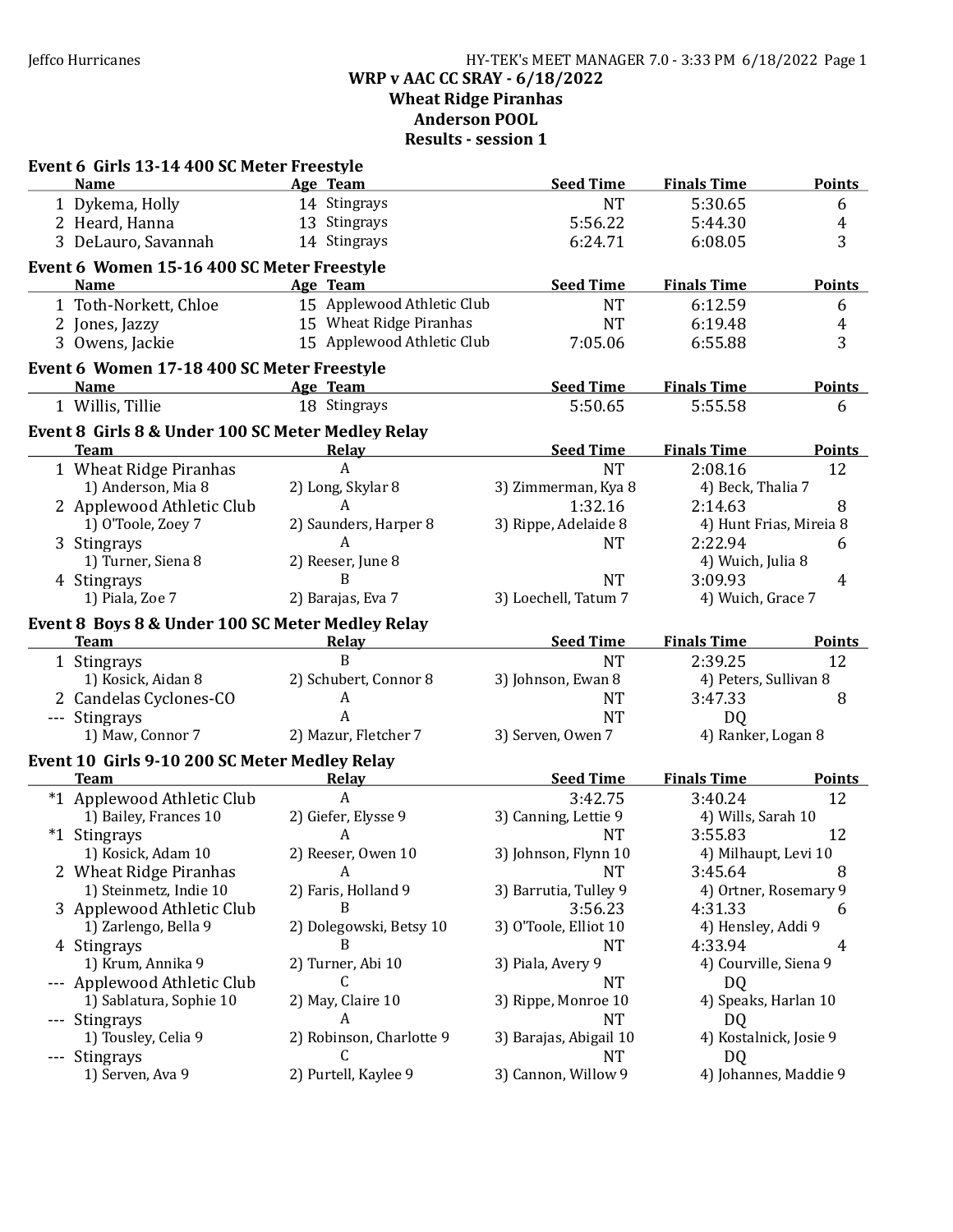### Jeffco Hurricanes HY-TEK's MEET MANAGER 7.0 - 3:33 PM 6/18/2022 Page 2 WRP v AAC CC SRAY - 6/18/2022 Wheat Ridge Piranhas Anderson POOL Results - session 1

# Event 10 Boys 9-10 200 SC Meter Medley Relay

| <b>Team</b>                                    | <b>Relay</b>              | <b>Seed Time</b>        | <b>Finals Time</b>          | <b>Points</b> |
|------------------------------------------------|---------------------------|-------------------------|-----------------------------|---------------|
| *1 Applewood Athletic Club                     | A                         | 3:42.75                 | 3:40.24                     | 12            |
| 1) Bailey, Frances 10                          | 2) Giefer, Elysse 9       | 3) Canning, Lettie 9    | 4) Wills, Sarah 10          |               |
| *1 Stingrays                                   | A                         | <b>NT</b>               | 3:55.83                     | 12            |
| 1) Kosick, Adam 10                             | 2) Reeser, Owen 10        | 3) Johnson, Flynn 10    | 4) Milhaupt, Levi 10        |               |
| 2 Wheat Ridge Piranhas                         | A                         | <b>NT</b>               | 3:45.64                     | 8             |
| 1) Steinmetz, Indie 10                         | 2) Faris, Holland 9       | 3) Barrutia, Tulley 9   | 4) Ortner, Rosemary 9       |               |
| 3 Applewood Athletic Club                      | B                         | 3:56.23                 | 4:31.33                     | 6             |
| 1) Zarlengo, Bella 9                           | 2) Dolegowski, Betsy 10   | 3) O'Toole, Elliot 10   | 4) Hensley, Addi 9          |               |
| 4 Stingrays                                    | B                         | <b>NT</b>               | 4:33.94                     | 4             |
| 1) Krum, Annika 9                              | 2) Turner, Abi 10         | 3) Piala, Avery 9       | 4) Courville, Siena 9       |               |
| --- Applewood Athletic Club                    | C                         | <b>NT</b>               | DQ                          |               |
| 1) Sablatura, Sophie 10                        | 2) May, Claire 10         | 3) Rippe, Monroe 10     | 4) Speaks, Harlan 10        |               |
| --- Stingrays                                  | A                         | <b>NT</b>               | DQ                          |               |
| 1) Tousley, Celia 9                            | 2) Robinson, Charlotte 9  | 3) Barajas, Abigail 10  | 4) Kostalnick, Josie 9      |               |
|                                                | C                         | <b>NT</b>               |                             |               |
| --- Stingrays<br>1) Serven, Ava 9              | 2) Purtell, Kaylee 9      | 3) Cannon, Willow 9     | DQ<br>4) Johannes, Maddie 9 |               |
|                                                |                           |                         |                             |               |
| Event 10 Mixed 9-10 200 SC Meter Medley Relay  |                           |                         |                             |               |
| <b>Team</b>                                    | Relay                     | <b>Seed Time</b>        | <b>Finals Time</b>          | <b>Points</b> |
| *1 Applewood Athletic Club                     | A                         | 3:42.75                 | 3:40.24                     | 12            |
| 1) Bailey, Frances W10                         | 2) Giefer, Elysse W9      | 3) Canning, Lettie W9   | 4) Wills, Sarah W10         |               |
| *1 Stingrays                                   | A                         | <b>NT</b>               | 3:55.83                     | 12            |
| 1) Kosick, Adam M10                            | 2) Reeser, Owen M10       | 3) Johnson, Flynn M10   | 4) Milhaupt, Levi M10       |               |
| 2 Wheat Ridge Piranhas                         | A                         | <b>NT</b>               | 3:45.64                     | 8             |
| 1) Steinmetz, Indie W10                        | 2) Faris, Holland W9      | 3) Barrutia, Tulley W9  | 4) Ortner, Rosemary W9      |               |
| 3 Applewood Athletic Club                      | B                         | 3:56.23                 | 4:31.33                     | 6             |
| 1) Zarlengo, Bella W9                          | 2) Dolegowski, Betsy W10  | 3) O'Toole, Elliot W10  | 4) Hensley, Addi W9         |               |
| 4 Stingrays                                    | B                         | <b>NT</b>               | 4:33.94                     | 4             |
| 1) Krum, Annika W9                             | 2) Turner, Abi W10        | 3) Piala, Avery W9      | 4) Courville, Siena W9      |               |
| --- Applewood Athletic Club                    | C.                        | <b>NT</b>               | DQ                          |               |
| 1) Sablatura, Sophie W10                       | 2) May, Claire W10        | 3) Rippe, Monroe W10    | 4) Speaks, Harlan W10       |               |
| --- Stingrays                                  | A                         | <b>NT</b>               | D <sub>Q</sub>              |               |
| 1) Tousley, Celia W9                           | 2) Robinson, Charlotte W9 | 3) Barajas, Abigail W10 | 4) Kostalnick, Josie W9     |               |
| --- Stingrays                                  | C                         | <b>NT</b>               | D <sub>Q</sub>              |               |
| 1) Serven, Ava W9                              | 2) Purtell, Kaylee W9     | 3) Cannon, Willow W9    | 4) Johannes, Maddie W9      |               |
| Event 12 Girls 11-12 200 SC Meter Medley Relay |                           |                         |                             |               |
| <b>Team</b>                                    | <b>Relay</b>              | <b>Seed Time</b>        | <b>Finals Time</b>          | <b>Points</b> |
| *1 Wheat Ridge Piranhas                        | A                         | 3:05.51                 | 3:04.30                     | 12            |
| 1) Holmes, Edie 11                             | 2) Randall, Olive 12      | 3) Anderson, Ava 12     | 4) Brennan, Bridget 12      |               |
| *1 Applewood Athletic Club                     | A                         | 3:15.47                 | 3:27.23                     | 12            |
| 1) Huber, Oliver 12                            | 2) Mac, Carter 12         | 3) Mason, William 12    | 4) Gordon, Jeff 11          |               |
| *2 Applewood Athletic Club                     | A                         | 3:07.25                 | 3:10.59                     | 8             |
| 1) Lamborne, Hannah 11                         | 2) Giefer, Sienna 12      | 3) Lane, Maggie 12      | 4) Beeby, Lily 11           |               |
| *2 Stingrays                                   | A                         | 4:43.20                 | 3:50.30                     |               |
| 1) Heard, Ethan 11                             | 2) Robinson, Chase 11     | 3) Howe, Quintin 12     | 4) Pfeifer, Ethan 11        | 8             |
|                                                | A                         |                         | 3:34.27                     |               |
| 3 Stingrays                                    |                           | NT                      |                             | 6             |
| 1) Williams, Gemma 11                          | 2) Nelson, Reese 11       | 3) Tousley, Taya 11     | 4) Purtell, Ashlee 12       |               |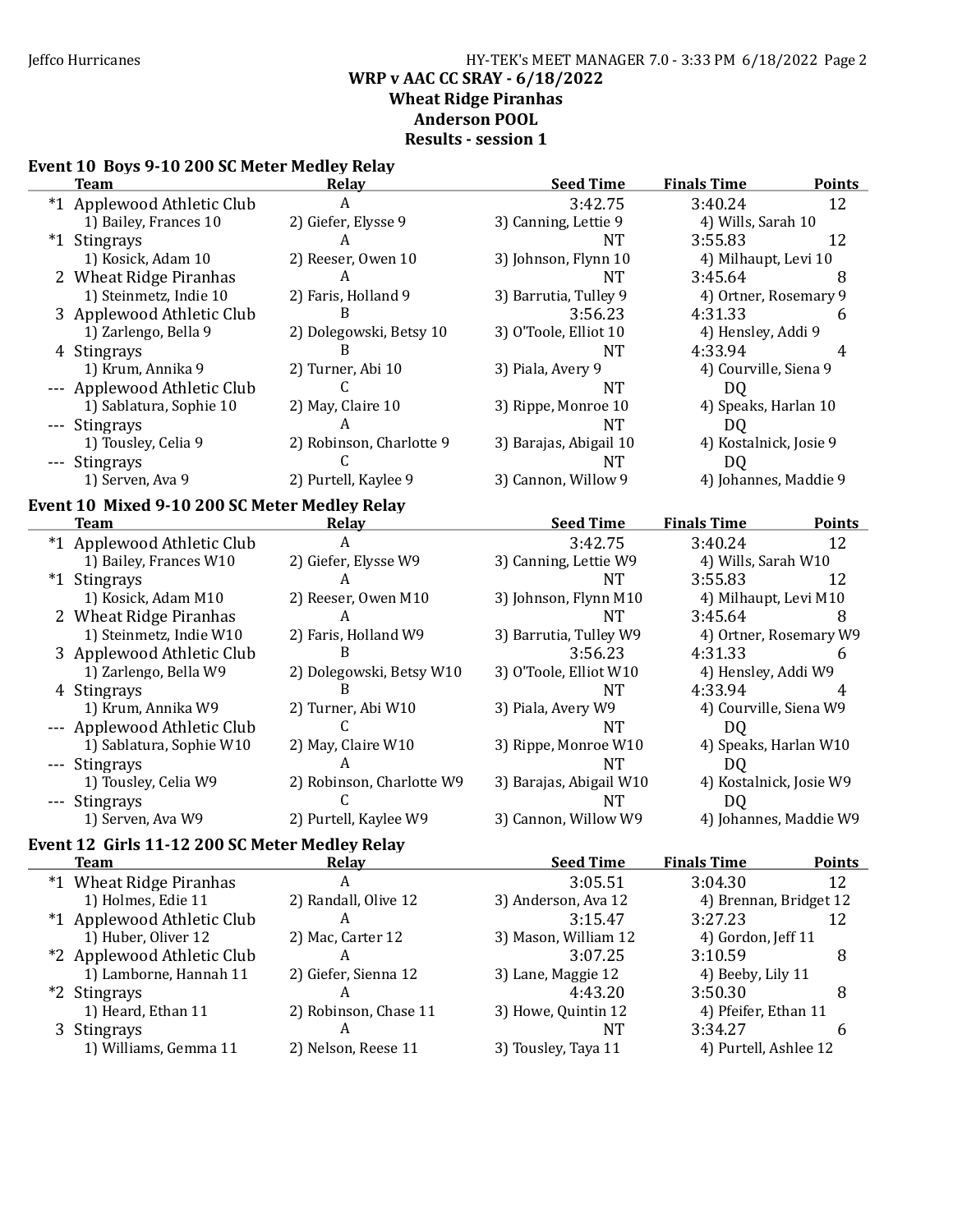### Jeffco Hurricanes HY-TEK's MEET MANAGER 7.0 - 3:33 PM 6/18/2022 Page 3 WRP v AAC CC SRAY - 6/18/2022 Wheat Ridge Piranhas Anderson POOL Results - session 1

# Event 12 Boys 11-12 200 SC Meter Medley Relay

| <b>Team</b>                                    | <b>Relay</b>            | <b>Seed Time</b>                          | <b>Finals Time</b>     | <b>Points</b>           |
|------------------------------------------------|-------------------------|-------------------------------------------|------------------------|-------------------------|
| *1 Wheat Ridge Piranhas                        | $\overline{A}$          | 3:05.51                                   | 3:04.30                | 12                      |
| 1) Holmes, Edie 11                             | 2) Randall, Olive 12    | 3) Anderson, Ava 12                       | 4) Brennan, Bridget 12 |                         |
| *1 Applewood Athletic Club                     | $\mathsf{A}$            | 3:15.47                                   | 3:27.23                | 12                      |
| 1) Huber, Oliver 12                            | 2) Mac, Carter 12       | 3) Mason, William 12                      | 4) Gordon, Jeff 11     |                         |
| *2 Applewood Athletic Club                     | $\mathsf{A}$            | 3:07.25                                   | 3:10.59                | 8                       |
| 1) Lamborne, Hannah 11                         | 2) Giefer, Sienna 12    | 3) Lane, Maggie 12                        | 4) Beeby, Lily 11      |                         |
| *2 Stingrays                                   | A                       | 4:43.20                                   | 3:50.30                | 8                       |
| 1) Heard, Ethan 11                             | 2) Robinson, Chase 11   | 3) Howe, Quintin 12                       | 4) Pfeifer, Ethan 11   |                         |
| 3 Stingrays                                    | A                       | <b>NT</b>                                 | 3:34.27                | 6                       |
| 1) Williams, Gemma 11                          | 2) Nelson, Reese 11     | 3) Tousley, Taya 11                       | 4) Purtell, Ashlee 12  |                         |
| Event 12 Mixed 11-12 200 SC Meter Medley Relay |                         |                                           |                        |                         |
| <b>Team</b>                                    | <b>Relay</b>            | <b>Seed Time</b>                          | <b>Finals Time</b>     | <b>Points</b>           |
| *1 Wheat Ridge Piranhas                        | A                       | 3:05.51                                   | 3:04.30                | 12                      |
| 1) Holmes, Edie W11                            | 2) Randall, Olive W12   | 3) Anderson, Ava W12                      |                        | 4) Brennan, Bridget W12 |
| *1 Applewood Athletic Club                     | A                       | 3:15.47                                   | 3:27.23                | 12                      |
| 1) Huber, Oliver M12                           | 2) Mac, Carter M12      | 3) Mason, William M12                     | 4) Gordon, Jeff M11    |                         |
| *2 Applewood Athletic Club                     | A                       | 3:07.25                                   | 3:10.59                | 8                       |
| 1) Lamborne, Hannah W11                        | 2) Giefer, Sienna W12   | 3) Lane, Maggie W12                       | 4) Beeby, Lily W11     |                         |
| *2 Stingrays                                   | A                       | 4:43.20                                   | 3:50.30                | 8                       |
| 1) Heard, Ethan M11                            | 2) Robinson, Chase M11  | 3) Howe, Quintin M12                      | 4) Pfeifer, Ethan M11  |                         |
| 3 Stingrays                                    | A                       | <b>NT</b>                                 | 3:34.27                | 6                       |
| 1) Williams, Gemma W11                         | 2) Nelson, Reese W11    | 3) Tousley, Taya W11                      | 4) Purtell, Ashlee W12 |                         |
| Event 14 Girls 13-14 200 SC Meter Medley Relay |                         |                                           |                        |                         |
| <b>Team</b>                                    | Relay                   | <b>Seed Time</b>                          | <b>Finals Time</b>     | <b>Points</b>           |
| 1 Stingrays                                    | $\overline{A}$          | 2:42.88                                   | 2:31.49                | 12                      |
| 1) Dykema, Holly 14                            | 2) Heard, Hanna 13      | 3) DeLauro, Savannah 14                   | 4) Slowey, Mia 14      |                         |
| 2 Applewood Athletic Club                      | $\overline{A}$          | 2:17.22                                   | 3:06.24                | 8                       |
| 1) Giovannetti, Ella 13                        | 2) Strafface, Evie 13   | 3) Mason, Kailey 14                       | 4) Beeby, Mia 13       |                         |
| 3 Stingrays                                    | B                       | 3:32.99                                   | 3:08.02                | 6                       |
| 1) Charlson, Claire 13                         | 2) Pfeifer, Scarlett 13 | 3) Nelson, Riley 13                       | 4) Paliga, Alexis 14   |                         |
| --- Stingrays                                  | A                       | <b>NT</b>                                 | X3:10.47               |                         |
|                                                | 2) Cowen, August 14     |                                           | 4) Mangle, Braden 13   |                         |
| Event 14 Boys 13-14 200 SC Meter Medley Relay  |                         |                                           |                        |                         |
| <b>Team</b>                                    | <b>Relay</b>            | <b>Seed Time</b>                          | <b>Finals Time</b>     | <b>Points</b>           |
| 1 Stingrays                                    | $\boldsymbol{A}$        | 2:42.88                                   | 2:31.49                | 12                      |
| 1) Dykema, Holly 14                            | 2) Heard, Hanna 13      | 3) DeLauro, Savannah 14 4) Slowey, Mia 14 |                        |                         |
| 2 Applewood Athletic Club                      | A                       | 2:17.22                                   | 3:06.24                | 8                       |
| 1) Giovannetti, Ella 13                        | 2) Strafface, Evie 13   | 3) Mason, Kailey 14                       | 4) Beeby, Mia 13       |                         |
| 3 Stingrays                                    | B                       | 3:32.99                                   | 3:08.02                | 6                       |
| 1) Charlson, Claire 13                         | 2) Pfeifer, Scarlett 13 | 3) Nelson, Riley 13                       | 4) Paliga, Alexis 14   |                         |
| --- Stingrays                                  | A                       | <b>NT</b>                                 | X3:10.47               |                         |
|                                                | 2) Cowen, August 14     |                                           | 4) Mangle, Braden 13   |                         |
| Event 14 Mixed 13-14 200 SC Meter Medley Relay |                         |                                           |                        |                         |
| <b>Team</b>                                    | <b>Relay</b>            | <b>Seed Time</b>                          | <b>Finals Time</b>     | <b>Points</b>           |
| 1 Stingrays                                    | $\boldsymbol{A}$        | 2:42.88                                   | 2:31.49                | 12                      |
| 1) Dykema, Holly W14                           | 2) Heard, Hanna W13     | 3) DeLauro, Savannah W14                  | 4) Slowey, Mia W14     |                         |
| 2 Applewood Athletic Club                      | A                       | 2:17.22                                   | 3:06.24                | 8                       |
| 1) Giovannetti, Ella W13                       | 2) Strafface, Evie W13  | 3) Mason, Kailey W14                      | 4) Beeby, Mia W13      |                         |
|                                                |                         |                                           |                        |                         |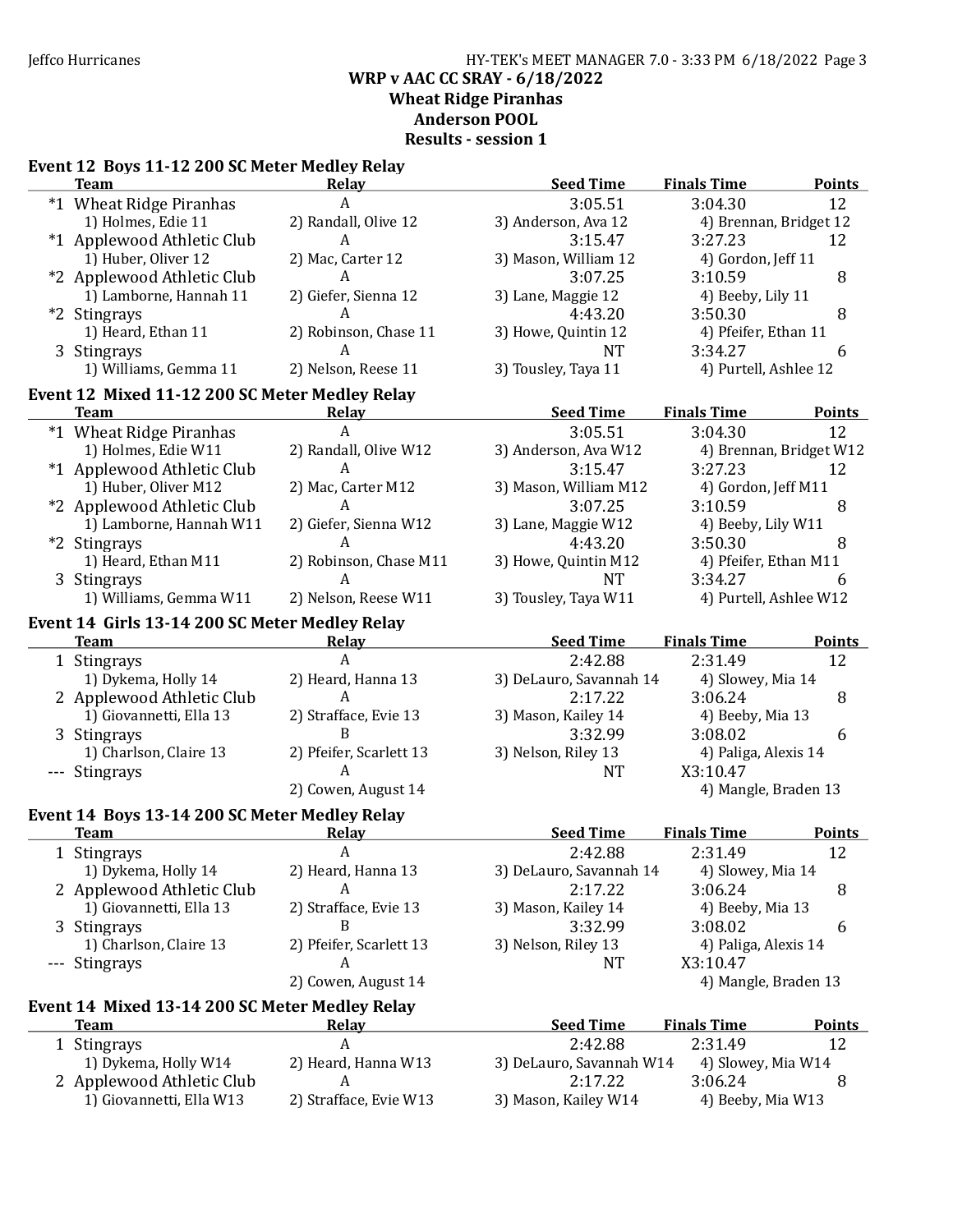Jeffco Hurricanes HY-TEK's MEET MANAGER 7.0 - 3:33 PM 6/18/2022 Page 4 WRP v AAC CC SRAY - 6/18/2022

Wheat Ridge Piranhas

# Anderson POOL

Results - session 1

# (Event 14 Mixed 13-14 200 SC Meter Medley Relay)

|   | <b>Team</b>                                    | <b>Relay</b>              | <b>Seed Time</b>      | <b>Finals Time</b>    | <b>Points</b>           |
|---|------------------------------------------------|---------------------------|-----------------------|-----------------------|-------------------------|
|   | 3 Stingrays                                    | B                         | 3:32.99               | 3:08.02               | 6                       |
|   | 1) Charlson, Claire W13                        | 2) Pfeifer, Scarlett W13  | 3) Nelson, Riley W13  | 4) Paliga, Alexis W14 |                         |
|   | --- Stingrays                                  | $\overline{A}$            | <b>NT</b>             | X3:10.47              |                         |
|   |                                                | 2) Cowen, August M14      |                       | 4) Mangle, Braden M13 |                         |
|   | Event 16 Women 15-18 200 SC Meter Medley Relay |                           |                       |                       |                         |
|   | <b>Team</b>                                    | <b>Relay</b>              | <b>Seed Time</b>      | <b>Finals Time</b>    | <b>Points</b>           |
|   | *1 Stingrays                                   | $\boldsymbol{A}$          | <b>NT</b>             | 2:20.43               | 12                      |
|   | 1) Seward, Logan 16                            | 2) Ryan, Sam 17           | 3) Rutar, Nathan 16   | 4) Charlson, Cael 15  |                         |
|   | *1 Applewood Athletic Club                     | $\mathbf{A}$              | 3:11.47               | 2:45.25               | 12                      |
|   | 1) Strafface, Ella 17                          | 2) May, Olivia 16         | 3) Morris, Elsie 17   |                       | 4) Townsend, Kaylyn 18  |
|   | 2 Wheat Ridge Piranhas                         | A                         | <b>NT</b>             | 2:47.73               | 8                       |
|   | 1) Jones, Jazzy 15                             | 2) Steinmetz, Isis 15     | 3) Storey, Erin 15    | 4) Koehler, Lily 15   |                         |
|   | 3 Stingrays                                    | A                         | <b>NT</b>             | 2:58.82               | 6                       |
|   | 1) Nordwald, Sierra 15                         | 2) Morton, Sydney 15      | 3) Willis, Tillie 18  | 4) Widen, Dakota 17   |                         |
|   | 4 Applewood Athletic Club                      | B                         | <b>NT</b>             | 3:18.46               | 4                       |
|   | 1) Baxter, Joslin 15                           | 2) Lane, Hannah 17        | 3) Buckley, Kate 15   | 4) Owens, Jackie 15   |                         |
|   |                                                |                           |                       |                       |                         |
|   | Event 16 Men 15-18 200 SC Meter Medley Relay   |                           |                       |                       |                         |
|   | <b>Team</b>                                    | <b>Relay</b>              | <b>Seed Time</b>      | <b>Finals Time</b>    | <b>Points</b>           |
|   | *1 Stingrays                                   | A                         | <b>NT</b>             | 2:20.43               | 12                      |
|   | 1) Seward, Logan 16                            | 2) Ryan, Sam 17           | 3) Rutar, Nathan 16   | 4) Charlson, Cael 15  |                         |
|   | *1 Applewood Athletic Club                     | $\boldsymbol{A}$          | 3:11.47               | 2:45.25               | 12                      |
|   | 1) Strafface, Ella 17                          | 2) May, Olivia 16         | 3) Morris, Elsie 17   |                       | 4) Townsend, Kaylyn 18  |
|   | 2 Wheat Ridge Piranhas                         | $\mathbf{A}$              | <b>NT</b>             | 2:47.73               | 8                       |
|   | 1) Jones, Jazzy 15                             | 2) Steinmetz, Isis 15     | 3) Storey, Erin 15    | 4) Koehler, Lily 15   |                         |
|   | 3 Stingrays                                    | A                         | <b>NT</b>             | 2:58.82               | 6                       |
|   | 1) Nordwald, Sierra 15                         | 2) Morton, Sydney 15      | 3) Willis, Tillie 18  | 4) Widen, Dakota 17   |                         |
|   | 4 Applewood Athletic Club                      | B                         | <b>NT</b>             | 3:18.46               | 4                       |
|   | 1) Baxter, Joslin 15                           | 2) Lane, Hannah 17        | 3) Buckley, Kate 15   | 4) Owens, Jackie 15   |                         |
|   | Event 16 Mixed 15-18 200 SC Meter Medley Relay |                           |                       |                       |                         |
|   | <b>Team</b>                                    | <b>Relay</b>              | <b>Seed Time</b>      | <b>Finals Time</b>    | <b>Points</b>           |
|   | *1 Stingrays                                   | $\mathbf{A}$              | <b>NT</b>             | 2:20.43               | 12                      |
|   | 1) Seward, Logan M16                           | 2) Ryan, Sam M17          | 3) Rutar, Nathan M16  | 4) Charlson, Cael M15 |                         |
|   | *1 Applewood Athletic Club                     | $\mathbf{A}$              | 3:11.47               | 2:45.25               | 12                      |
|   | 1) Strafface, Ella W17                         | 2) May, Olivia W16        | 3) Morris, Elsie W17  |                       | 4) Townsend, Kaylyn W18 |
|   | 2 Wheat Ridge Piranhas                         | A                         | <b>NT</b>             | 2:47.73               | 8                       |
|   | 1) Jones, Jazzy W15                            | 2) Steinmetz, Isis W15    | 3) Storey, Erin W15   | 4) Koehler, Lily W15  |                         |
|   | 3 Stingrays                                    | A                         | <b>NT</b>             | 2:58.82               | 6                       |
|   | 1) Nordwald, Sierra W15                        | 2) Morton, Sydney W15     | 3) Willis, Tillie W18 | 4) Widen, Dakota W17  |                         |
|   | 4 Applewood Athletic Club                      | B                         | <b>NT</b>             | 3:18.46               | 4                       |
|   | 1) Baxter, Joslin W15                          | 2) Lane, Hannah W17       | 3) Buckley, Kate W15  | 4) Owens, Jackie W15  |                         |
|   | Event 17 Girls 8 & Under 25 SC Meter Freestyle |                           |                       |                       |                         |
|   | Name                                           | Age Team                  | <b>Seed Time</b>      | <b>Finals Time</b>    | <b>Points</b>           |
|   | 1 Saunders, Harper                             | 8 Applewood Athletic Club | <b>NT</b>             | 20.78                 | 6                       |
|   | 2 Zimmerman, Kya                               | 8 Wheat Ridge Piranhas    | <b>NT</b>             | 20.90                 | 4                       |
|   | 3 Long, Skylar                                 | 8 Wheat Ridge Piranhas    | 22.82                 | 23.71                 | 3                       |
|   | 4 Anderson, Mia                                | 8 Wheat Ridge Piranhas    | 28.94                 | 26.59                 | $\overline{c}$          |
| 5 | Toffolo, Henley                                | 7 Applewood Athletic Club | <b>NT</b>             | 26.90                 | 1                       |
|   | 6 Hunt Frias, Mireia                           | 8 Applewood Athletic Club | 28.31                 | 27.19                 |                         |
|   |                                                |                           |                       |                       |                         |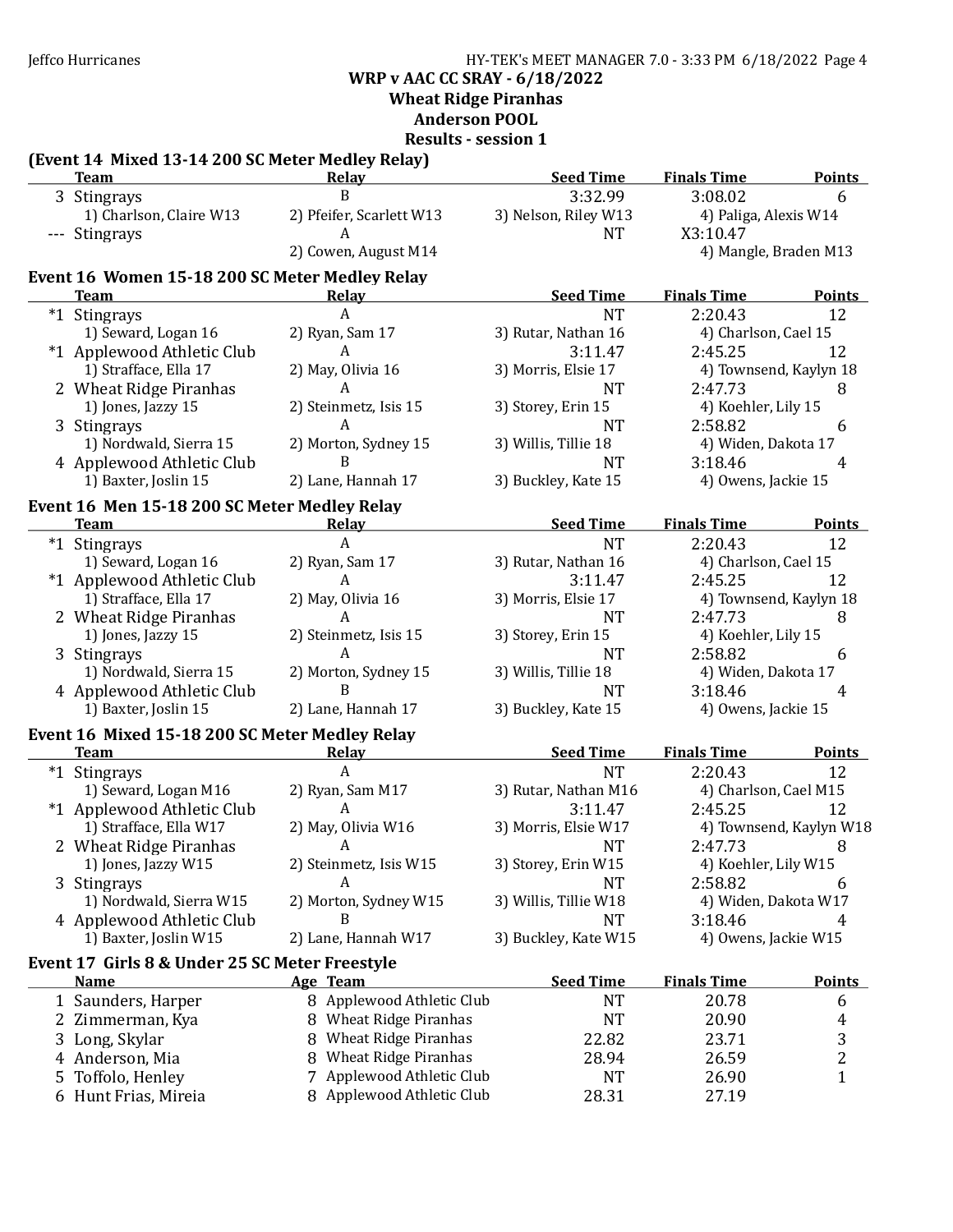### Jeffco Hurricanes HY-TEK's MEET MANAGER 7.0 - 3:33 PM 6/18/2022 Page 5 WRP v AAC CC SRAY - 6/18/2022 Wheat Ridge Piranhas Anderson POOL

Results - session 1

# (Event 17 Girls 8 & Under 25 SC Meter Freestyle)

| <b>Name</b>                                   |   | Age Team                   | <b>Seed Time</b> | <b>Finals Time</b> | <b>Points</b>  |
|-----------------------------------------------|---|----------------------------|------------------|--------------------|----------------|
| 7 Beck, Thalia                                |   | 7 Wheat Ridge Piranhas     | 27.15            | 28.16              |                |
| 8 Reeser, June                                |   | 8 Stingrays                | 29.73            | 28.59              |                |
| 9 Wuich, Julia                                |   | 8 Stingrays                | 29.06            | 28.93              |                |
| 10 Sassen, Tatum                              |   | 7 Candelas Cyclones-CO     | <b>NT</b>        | 30.15              |                |
| 11 Barajas, Eva                               | 7 | Stingrays                  | 32.33            | 32.16              |                |
| 12 Panigutti, Gracyn                          |   | Candelas Cyclones-CO       | <b>NT</b>        | 32.17              |                |
| 13 Wuich, Grace                               | 7 | Stingrays                  | 32.93            | 32.61              |                |
| 14 Wiedel, Clara                              |   | 2 Wheat Ridge Piranhas     | <b>NT</b>        | 32.87              |                |
| 15 Loechell, Tatum                            |   | 7 Stingrays                | 36.49            | 34.13              |                |
| 16 O'Toole, Zoey                              |   | 7 Applewood Athletic Club  | 36.91            | 38.44              |                |
| 17 Ranker, Liliana                            |   | 6 Stingrays                | 44.89            | 39.67              |                |
| 18 Beck, Coco                                 |   | 5 Wheat Ridge Piranhas     | <b>NT</b>        | 44.20              |                |
| 19 Cazier, Macey                              |   | 8 Candelas Cyclones-CO     | <b>NT</b>        | 45.31              |                |
| 20 Dworak, Corra                              |   | 6 Stingrays                | 46.63            | 45.80              |                |
| 21 Wuich, Annie                               | 6 | Stingrays                  | 1:00.31          | 50.91              |                |
| 22 Haney, Julia                               | 7 | Stingrays                  | 50.45            | 54.07              |                |
| 23 Piala, Sydney                              |   | 4 Stingrays                | 1:12.07          | 1:49.21            |                |
| --- Piala, Zoe                                |   | 7 Stingrays                | 33.59            | X35.03             |                |
|                                               |   |                            |                  |                    |                |
| Event 18 Boys 8 & Under 25 SC Meter Freestyle |   |                            |                  |                    |                |
| <b>Name</b>                                   |   | Age Team                   | <b>Seed Time</b> | <b>Finals Time</b> | <b>Points</b>  |
| 1 Bailey, William                             |   | 8 Applewood Athletic Club  | 25.26            | 23.03              | 6              |
| 2 Mazur, Fletcher                             |   | 7 Stingrays                | 30.82            | 23.57              | 4              |
| 3 Serven, Owen                                | 7 | Stingrays                  | NT               | 26.21              | 3              |
| 4 Ranker, Logan                               |   | 8 Stingrays                | 25.17            | 26.44              | $\overline{c}$ |
| 5 Kosick, Aidan                               |   | 8 Stingrays                | 27.06            | 27.21              | 1              |
| 6 Johnson, Ewan                               |   | 8 Stingrays                | 29.32            | 27.32              |                |
| 7 Bailey, Theodore                            |   | 8 Applewood Athletic Club  | 27.66            | 28.52              |                |
| 8 Speaks, Talmage                             |   | 8 Applewood Athletic Club  | 33.40            | 29.39              |                |
| 9 Graff, Jamison                              |   | 8 Stingrays                | 46.19            | 29.46              |                |
| 10 Wagle, Shray                               |   | 8 Stingrays                | 36.34            | 34.57              |                |
| 11 Maw, Connor                                | 7 | Stingrays                  | 40.93            | 35.33              |                |
| 12 Peters, Sullivan                           | 8 | Stingrays                  | 40.52            | 36.25              |                |
| 13 Milhaupt, Lars                             |   | 6 Stingrays                | 48.52            | 45.03              |                |
| 14 Canning, Beckett                           |   | 5 Applewood Athletic Club  | <b>NT</b>        | 46.96              |                |
| 15 Welch, Aiden                               |   | 6 Stingrays                | 55.24            | 50.42              |                |
| 16 Cazier, Ryder                              |   | 6 Candelas Cyclones-CO     | <b>NT</b>        | 1:06.58            |                |
| 17 Loechell, Ryder                            |   | 5 Stingrays                | NT               | 1:22.18            |                |
| 18 Peters, Orion                              |   | 6 Stingrays                | 57.35            | 1:22.23            |                |
| 19 Courville, Rhys                            | 5 | Stingrays                  | <b>NT</b>        | 1:43.41            |                |
| --- Schubert, Connor                          |   | 8 Stingrays                | 26.29            | X25.21             |                |
| Event 19 Girls 9-10 50 SC Meter Freestyle     |   |                            |                  |                    |                |
| <b>Name</b>                                   |   | Age Team                   | <b>Seed Time</b> | <b>Finals Time</b> | <b>Points</b>  |
| 1 Canning, Lettie                             |   | 9 Applewood Athletic Club  | <b>NT</b>        | 44.55              | 6              |
| 2 Faris, Holland                              |   | 9 Wheat Ridge Piranhas     | 45.16            | 46.40              | 4              |
| 3 O'Toole, Elliot                             |   | 10 Applewood Athletic Club | 47.62            | 47.81              | 3              |
| 4 Huber, Lucy                                 |   | 10 Applewood Athletic Club | 50.37            | 48.14              | 2              |
| 5 Wills, Sarah                                |   | 10 Applewood Athletic Club | 43.31            | 48.15              | $\mathbf{1}$   |
| 6 Tousley, Celia                              |   | 9 Stingrays                | 44.60            | 48.50              |                |
|                                               |   |                            |                  |                    |                |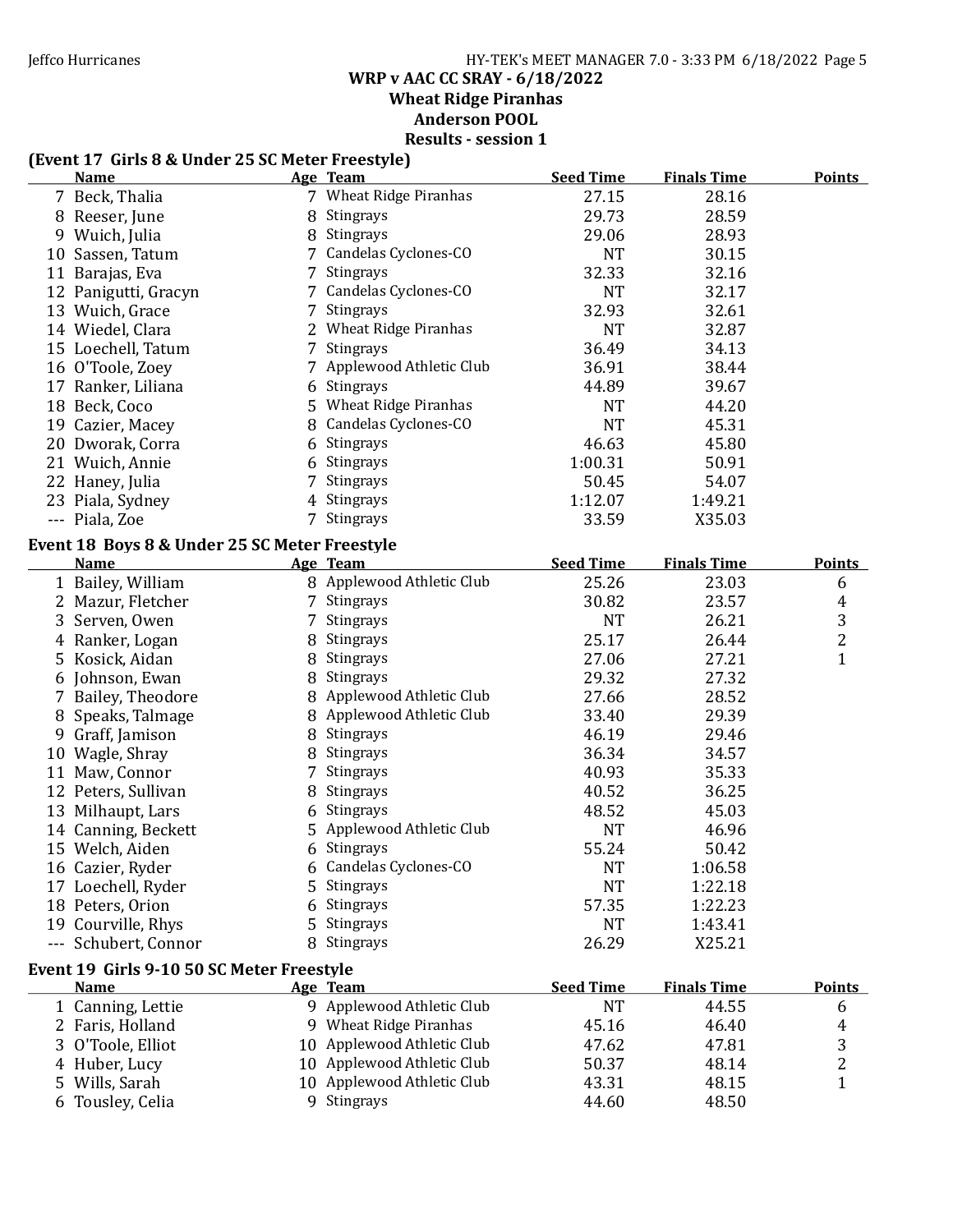### Jeffco Hurricanes HY-TEK's MEET MANAGER 7.0 - 3:33 PM 6/18/2022 Page 6 WRP v AAC CC SRAY - 6/18/2022 Wheat Ridge Piranhas Anderson POOL Results - session 1

### (Event 19 Girls 9-10 50 SC Meter Freestyle)

|    | <b>Name</b>                                |    | Age Team                    | <b>Seed Time</b> | <b>Finals Time</b> | <b>Points</b>  |
|----|--------------------------------------------|----|-----------------------------|------------------|--------------------|----------------|
|    | 7 Ortner, Rosemary                         |    | 9 Wheat Ridge Piranhas      | 49.56            | 49.22              |                |
|    | 8 Speaks, Harlan                           |    | 10 Applewood Athletic Club  | <b>NT</b>        | 49.88              |                |
| 9  | Sassen, Tyler                              |    | 9 Candelas Cyclones-CO      | <b>NT</b>        | 51.03              |                |
|    | 10 Zarlengo, Bella                         |    | 9 Applewood Athletic Club   | 55.72            | 51.91              |                |
|    | 11 Robinson, Charlotte                     |    | 9 Stingrays                 | 54.10            | 52.23              |                |
|    | 12 Blake, Harper                           |    | 10 Stingrays                | 54.07            | 52.39              |                |
|    | 13 Kostalnick, Josie                       |    | 9 Stingrays                 | 49.07            | 53.07              |                |
|    | 14 Patton, Vivi                            |    | 10 Stingrays                | 53.75            | 53.09              |                |
|    | 15 Giefer, Elysse                          |    | 9 Applewood Athletic Club   | 54.49            | 54.22              |                |
|    | 16 Barajas, Abigail                        |    | 10 Stingrays                | 51.78            | 54.93              |                |
|    | 17 Serven, Ava                             |    | 9 Stingrays                 | <b>NT</b>        | 55.84              |                |
|    | 18 Rippe, Monroe                           |    | 10 Applewood Athletic Club  | <b>NT</b>        | 57.22              |                |
|    | 19 Cannon, Willow                          |    | 9 Stingrays                 | 1:07.00          | 57.97              |                |
|    | 20 Geier, Ella                             |    | 10 Stingrays                | <b>NT</b>        | 59.21              |                |
|    | 21 Steinmetz, Indie                        |    | 10 Wheat Ridge Piranhas     | 56.46            | 59.96              |                |
|    | 22 May, Claire                             |    | 10 Applewood Athletic Club  | 1:00.25          | 1:00.36            |                |
|    | 23 Specht, Addison                         |    | 9 Applewood Athletic Club   | <b>NT</b>        | 1:02.55            |                |
|    | 24 Sablatura, Sophie                       |    | 10 Applewood Athletic Club  | 1:00.58          | 1:04.75            |                |
|    | 25 Johannes, Maddie                        |    | 9 Stingrays                 | <b>NT</b>        | 1:06.32            |                |
|    | 26 Walsh, Norah                            |    | 9 Applewood Athletic Club   | <b>NT</b>        | 1:06.42            |                |
|    | 27 Krum, Annika                            |    | 9 Stingrays                 | 59.53            | 1:06.63            |                |
|    | 28 Jones, Mackenzie                        |    | 9 Candelas Cyclones-CO      | <b>NT</b>        | 1:10.18            |                |
|    | 29 Miller, Journey                         |    | 9 Applewood Athletic Club   | <b>NT</b>        | 1:10.73            |                |
|    | 30 Purtell, Kaylee                         |    | 9 Stingrays                 | 1:15.11          | 1:10.75            |                |
|    | 31 Haubner, Keira                          |    | 9 Candelas Cyclones-CO      | <b>NT</b>        | 1:28.57            |                |
|    | 32 Wagle, Shivon                           |    | 10 Stingrays                | <b>NT</b>        | 1:49.87            |                |
|    | --- Turner, Abi                            |    | 10 Stingrays                | 55.60            | X54.49             |                |
|    | --- Courville, Siena                       |    | 9 Stingrays                 | 54.05            | X56.59             |                |
|    | --- Piala, Avery                           |    | 9 Stingrays                 | 1:02.95          | X1:12.03           |                |
|    | Event 20 Boys 9-10 50 SC Meter Freestyle   |    |                             |                  |                    |                |
|    | <b>Name</b>                                |    | Age Team                    | <b>Seed Time</b> | <b>Finals Time</b> | <b>Points</b>  |
|    | 1 Davis, Asher                             |    | 9 Applewood Athletic Club   | 43.18            | 41.99              | 6              |
|    | 2 Milhaupt, Levi                           |    | 10 Stingrays                | 42.26            | 42.18              | 4              |
|    | 3 Graff, Declan                            |    | 10 Stingrays                | 49.92            | 48.14              | 3              |
|    | 4 Biesiada, Max                            |    | 10 Wheat Ridge Piranhas     | 53.28            | 48.92              | $\overline{2}$ |
|    | 5 Kosick, Adam                             |    | 10 Stingrays                | 49.23            | 51.30              | $\mathbf{1}$   |
|    | 6 Reeser, Owen                             |    | 10 Stingrays                | 52.09            | 55.23              |                |
|    | 7 Hogg, Mason                              |    | 10 Applewood Athletic Club  | 53.06            | 1:02.89            |                |
|    | Event 21 Girls 11-12 50 SC Meter Freestyle |    |                             |                  |                    |                |
|    | <b>Name</b>                                |    | Age Team                    | <b>Seed Time</b> | <b>Finals Time</b> | <b>Points</b>  |
|    | 1 Randall, Olive                           |    | 12 Wheat Ridge Piranhas     | 37.31            | 36.13              | 6              |
|    | 2 Lane, Maggie                             |    | 12 Applewood Athletic Club  | 37.79            | 38.00              | 4              |
|    | 3 Lamborne, Hannah                         |    | 11 Applewood Athletic Club  | 40.32            | 38.59              | 3              |
| 4  | Tousley, Taya                              | 11 | Stingrays                   | 38.50            | 39.00              | $\overline{c}$ |
| 5. | Giefer, Sienna                             |    | 12 Applewood Athletic Club  | 40.51            | 39.08              | $\overline{1}$ |
| 6  | Brennan, Bridget                           |    | 12 Wheat Ridge Piranhas     | 42.03            | 40.04              |                |
|    | Holmes, Edie                               | 11 | <b>Wheat Ridge Piranhas</b> | 45.49            | 41.90              |                |
|    | 8 Martin, Madeline                         |    | 11 Candelas Cyclones-CO     | <b>NT</b>        | 43.89              |                |
|    |                                            |    |                             |                  |                    |                |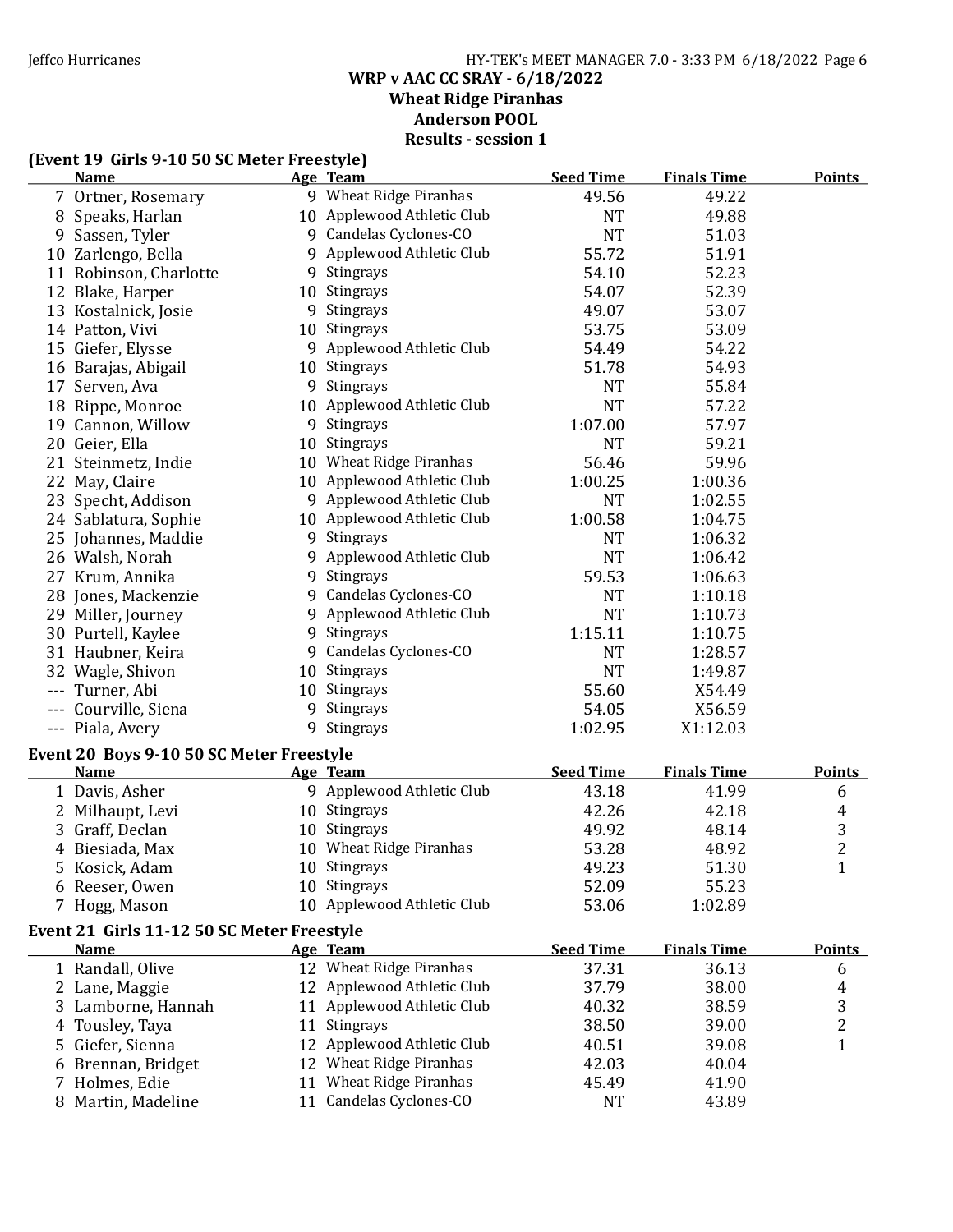### Jeffco Hurricanes HY-TEK's MEET MANAGER 7.0 - 3:33 PM 6/18/2022 Page 7 WRP v AAC CC SRAY - 6/18/2022 Wheat Ridge Piranhas

Anderson POOL

Results - session 1

### (Event 21 Girls 11-12 50 SC Meter Freestyle)

| <b>Name</b>                                       |    | Age Team                   | <b>Seed Time</b> | <b>Finals Time</b> | <b>Points</b>           |
|---------------------------------------------------|----|----------------------------|------------------|--------------------|-------------------------|
| 9 Sablatura, Lucy                                 |    | 12 Applewood Athletic Club | <b>NT</b>        | 43.99              |                         |
| 10 Linse, Ella                                    |    | 12 Applewood Athletic Club | 47.95            | 44.00              |                         |
| 11 Nelson, Reese                                  |    | 11 Stingrays               | 45.00            | 47.84              |                         |
| 12 Patton, Audrey                                 |    | 12 Stingrays               | 52.20            | 50.41              |                         |
| 13 Purtell, Ashlee                                |    | 12 Stingrays               | 52.40            | 50.44              |                         |
| 14 Taylor, Zinnia                                 |    | 11 Wheat Ridge Piranhas    | <b>NT</b>        | 51.90              |                         |
| 15 Williams, Gemma                                |    | 11 Stingrays               | <b>NT</b>        | 57.36              |                         |
| 16 Block, Olivia                                  |    | 11 Wheat Ridge Piranhas    | <b>NT</b>        | 1:00.78            |                         |
| 17 Walsh, Maya                                    |    | 12 Applewood Athletic Club | <b>NT</b>        | 1:08.12            |                         |
| 18 Park-Friend, Rosemary                          |    | 11 Wheat Ridge Piranhas    | 1:14.10          | 1:14.63            |                         |
|                                                   |    |                            |                  |                    |                         |
| Event 22 Boys 11-12 50 SC Meter Freestyle<br>Name |    | Age Team                   | <b>Seed Time</b> | <b>Finals Time</b> | <b>Points</b>           |
|                                                   |    | 12 Wheat Ridge Piranhas    | 34.66            | 33.63              |                         |
| 1 Long, Logan                                     |    |                            |                  |                    | 6                       |
| 2 Mason, William                                  |    | 12 Applewood Athletic Club | 38.79            | 36.98              | 4                       |
| 3 Howe, Quintin                                   |    | 12 Stingrays               | 36.50            | 37.88              | 3                       |
| 4 Mundt, Henry                                    |    | 11 Wheat Ridge Piranhas    | <b>NT</b>        | 44.47              | 2                       |
| 5 Connor, Alessio                                 |    | 12 Wheat Ridge Piranhas    | 53.08            | 47.49              | 1                       |
| 6 Mason, Charlie                                  |    | 11 Applewood Athletic Club | 52.12            | 49.26              |                         |
| 7 Stossel, Luke                                   |    | 12 Wheat Ridge Piranhas    | <b>NT</b>        | 49.90              |                         |
| 8 Saunders, Brecken                               |    | 11 Applewood Athletic Club | 49.75            | 50.12              |                         |
| 9 Robinson, Chase                                 |    | 11 Stingrays               | 53.86            | 55.28              |                         |
| 10 Heard, Ethan                                   |    | 11 Stingrays               | 1:14.73          | 55.56              |                         |
| 11 Haubner, Calvin                                |    | 11 Candelas Cyclones-CO    | <b>NT</b>        | 56.13              |                         |
| 12 Peters, Gray or Grayson                        |    | 11 Stingrays               | 57.72            | 1:01.75            |                         |
| 13 DiGiacomo, Jack                                |    | 11 Candelas Cyclones-CO    | <b>NT</b>        | 1:03.11            |                         |
| 14 McConnell, Julian                              |    | 12 Wheat Ridge Piranhas    | 1:04.52          | 1:07.76            |                         |
| --- Mac, Carter                                   |    | 12 Applewood Athletic Club | 45.71            | X48.90             |                         |
| Event 23 Girls 13-14 50 SC Meter Freestyle        |    |                            |                  |                    |                         |
| <b>Name</b>                                       |    | Age Team                   | <b>Seed Time</b> | <b>Finals Time</b> | <b>Points</b>           |
| 1 Slowey, Mia                                     |    | 14 Stingrays               | 31.97            | 32.86              | 6                       |
| 2 Nelson, Riley                                   |    | 13 Stingrays               | 33.35            | 33.30              | 4                       |
| 3 DeLauro, Savannah                               |    | 14 Stingrays               | 33.66            | 33.84              | 3                       |
| 4 Beeby, Mia                                      |    | 13 Applewood Athletic Club | 35.24            | 34.67              | $\overline{\mathbf{c}}$ |
| 5 Charlson, Claire                                |    | 13 Stingrays               | 45.59            | 38.10              | $\mathbf{1}$            |
| 6 Giovannetti, Ella                               |    | 13 Applewood Athletic Club | 40.14            | 38.61              |                         |
| 7 Steinmetz, Amelie                               |    | 13 Wheat Ridge Piranhas    | 40.13            | 38.68              |                         |
| 8 Paliga, Alexis                                  |    | 14 Stingrays               | 38.45            | 38.81              |                         |
| 9 Kullman, Anastasia                              |    | 13 Wheat Ridge Piranhas    | <b>NT</b>        | 42.82              |                         |
| 10 Strafface, Evie                                |    | 13 Applewood Athletic Club | 52.33            | 43.63              |                         |
| 11 Grob, Jackie                                   |    | 14 Stingrays               | 44.44            | 44.85              |                         |
| 12 Jackson, Elleana                               | 14 | Candelas Cyclones-CO       | <b>NT</b>        | 48.51              |                         |
|                                                   |    | Stingrays                  | 52.21            |                    |                         |
| 13 Purtell, Emilee                                | 14 |                            |                  | 51.03              |                         |
| 14 Kempe, Ella                                    |    | 13 Candelas Cyclones-CO    | <b>NT</b>        | 55.66              |                         |
| Event 24 Boys 13-14 50 SC Meter Freestyle         |    |                            |                  |                    |                         |
| <b>Name</b>                                       |    | Age Team                   | <b>Seed Time</b> | <b>Finals Time</b> | <b>Points</b>           |
| 1 Herr-Williams, Bear                             |    | 14 Wheat Ridge Piranhas    | 36.78            | 36.57              | 6                       |
| 2 Cowen, August                                   |    | 14 Stingrays               | 38.02            | 38.34              | 4                       |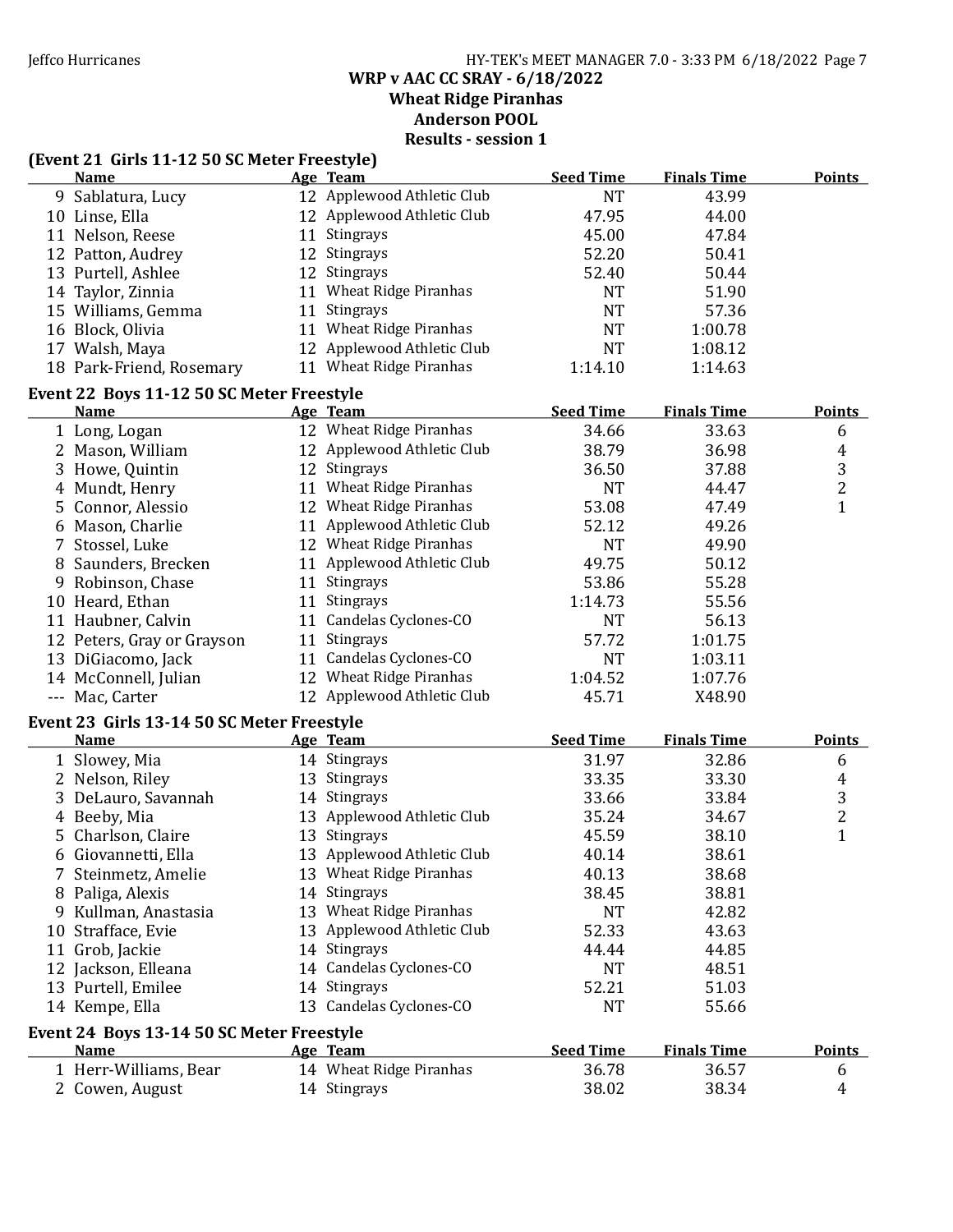Jeffco Hurricanes HY-TEK's MEET MANAGER 7.0 - 3:33 PM 6/18/2022 Page 8 WRP v AAC CC SRAY - 6/18/2022 Wheat Ridge Piranhas

Anderson POOL

|     | (Event 24 Boys 13-14 50 SC Meter Freestyle)<br><b>Name</b> |   | Age Team                   | <b>Seed Time</b> | <b>Finals Time</b> | <b>Points</b>           |
|-----|------------------------------------------------------------|---|----------------------------|------------------|--------------------|-------------------------|
|     | 3 Dolegowski, Dylan                                        |   | 13 Applewood Athletic Club | 39.39            | 41.81              | 3                       |
|     | 4 Leyba Valdez, Jonathan                                   |   | 13 Wheat Ridge Piranhas    | <b>NT</b>        | 48.07              | $\overline{c}$          |
|     | 5 Mangle, Braden                                           |   | 13 Stingrays               | 45.97            | 50.31              | $\mathbf{1}$            |
|     | 6 Kitchens, Liam                                           |   | 13 Applewood Athletic Club | <b>NT</b>        | 54.90              |                         |
|     |                                                            |   |                            |                  |                    |                         |
|     | Event 25 Women 15-16 50 SC Meter Freestyle<br><b>Name</b>  |   | Age Team                   | <b>Seed Time</b> | <b>Finals Time</b> | <b>Points</b>           |
|     | 1 May, Olivia                                              |   | 16 Applewood Athletic Club | 36.74            | 37.08              | 6                       |
|     | 2 Storey, Erin                                             |   | 15 Wheat Ridge Piranhas    | 34.99            | 37.09              | $\overline{4}$          |
|     | 3 Steinmetz, Isis                                          |   | 15 Wheat Ridge Piranhas    | 38.03            | 38.81              | 3                       |
|     | 4 Buckley, Kate                                            |   | 15 Applewood Athletic Club | 38.57            | 39.83              | $\overline{c}$          |
|     |                                                            |   | 15 Wheat Ridge Piranhas    |                  |                    | $\mathbf{1}$            |
|     | 5 Broughton, Jordyn                                        |   |                            | <b>NT</b>        | 43.36              |                         |
|     | 6 Baxter, Joslin                                           |   | 15 Applewood Athletic Club | 44.88            | 45.81              |                         |
|     | 7 Koehler, Lily                                            |   | 15 Wheat Ridge Piranhas    | <b>NT</b>        | 53.37              |                         |
|     | Event 26 Men 15-16 50 SC Meter Freestyle                   |   |                            |                  |                    |                         |
|     | <b>Name</b>                                                |   | Age Team                   | <b>Seed Time</b> | <b>Finals Time</b> | <b>Points</b>           |
|     | 1 Rutar, Nathan                                            |   | 16 Stingrays               | 28.56            | 29.06              | 6                       |
|     | 2 Charlson, Cael                                           |   | 15 Stingrays               | 32.43            | 31.87              | 4                       |
|     | 3 Anderson, Ryan                                           |   | 15 Applewood Athletic Club | 1:01.59          | 35.50              | 3                       |
|     | Event 27 Women 17-18 50 SC Meter Freestyle                 |   |                            |                  |                    |                         |
|     | <b>Name</b>                                                |   | Age Team                   | <b>Seed Time</b> | <b>Finals Time</b> | <b>Points</b>           |
|     | 1 Townsend, Kaylyn                                         |   | 18 Applewood Athletic Club | 33.08            | 32.48              | 6                       |
|     | 2 Strafface, Ella                                          |   | 17 Applewood Athletic Club | 34.78            | 32.84              | $\overline{4}$          |
|     | 3 Willis, Tillie                                           |   | 18 Stingrays               | 34.33            | 34.43              | 3                       |
|     | 4 Morris, Elsie                                            |   | 17 Applewood Athletic Club | 37.07            | 37.21              | $\overline{\mathbf{c}}$ |
|     | 5 Lane, Hannah                                             |   | 17 Applewood Athletic Club | 37.51            | 38.22              | $\mathbf{1}$            |
|     | 6 Youngs, Paige                                            |   | 18 Stingrays               | 1:16.20          | 1:19.49            |                         |
|     | --- Widen, Dakota                                          |   | 17 Stingrays               | 37.85            | X38.22             |                         |
|     | Event 28 Men 17-18 50 SC Meter Freestyle                   |   |                            |                  |                    |                         |
|     | <b>Name</b>                                                |   | Age Team                   | <b>Seed Time</b> | <b>Finals Time</b> | <b>Points</b>           |
|     | 1 Herr-Williams, Dane                                      |   | 17 Wheat Ridge Piranhas    | 28.99            | 27.97              | 6                       |
|     | 2 Wills, Miguel                                            |   | 18 Applewood Athletic Club | 28.76            | 29.09              | 4                       |
|     | 3 Ryan, Sam                                                |   | 17 Stingrays               | 30.21            | 29.25              | 3                       |
|     | 4 Anderson, Elliott                                        |   | 17 Applewood Athletic Club | 34.10            | 32.21              | $\overline{2}$          |
|     | Event 29 Girls 8 & Under 25 SC Meter Butterfly             |   |                            |                  |                    |                         |
|     | <b>Name</b>                                                |   | Age Team                   | <b>Seed Time</b> | <b>Finals Time</b> | <b>Points</b>           |
|     | 1 Long, Skylar                                             |   | 8 Wheat Ridge Piranhas     | 28.76            | 28.53              | 6                       |
|     | 2 Rippe, Adelaide                                          | 8 | Applewood Athletic Club    | <b>NT</b>        | 32.08              | 4                       |
|     | 3 Anderson, Mia                                            |   | 8 Wheat Ridge Piranhas     | 31.49            | 36.13              | 3                       |
|     | 4 Turner, Siena                                            | 8 | Stingrays                  | <b>NT</b>        | 42.75              | 2                       |
|     | 5 Loechell, Tatum                                          |   | Stingrays                  | <b>NT</b>        | 50.47              | 1                       |
| 6   | O'Toole, Zoey                                              |   | Applewood Athletic Club    | <b>NT</b>        | 51.37              |                         |
| --- | Barajas, Eva                                               |   | 7 Stingrays                | <b>NT</b>        | <b>XDQ</b>         |                         |
|     |                                                            |   |                            |                  |                    |                         |
|     | Event 30 Boys 8 & Under 25 SC Meter Butterfly              |   |                            |                  |                    |                         |
|     | <b>Name</b>                                                |   | Age Team                   | <b>Seed Time</b> | <b>Finals Time</b> | <b>Points</b>           |
|     | 1 Schubert, Connor                                         |   | 8 Stingrays                | 50.26            | 47.78              | 6                       |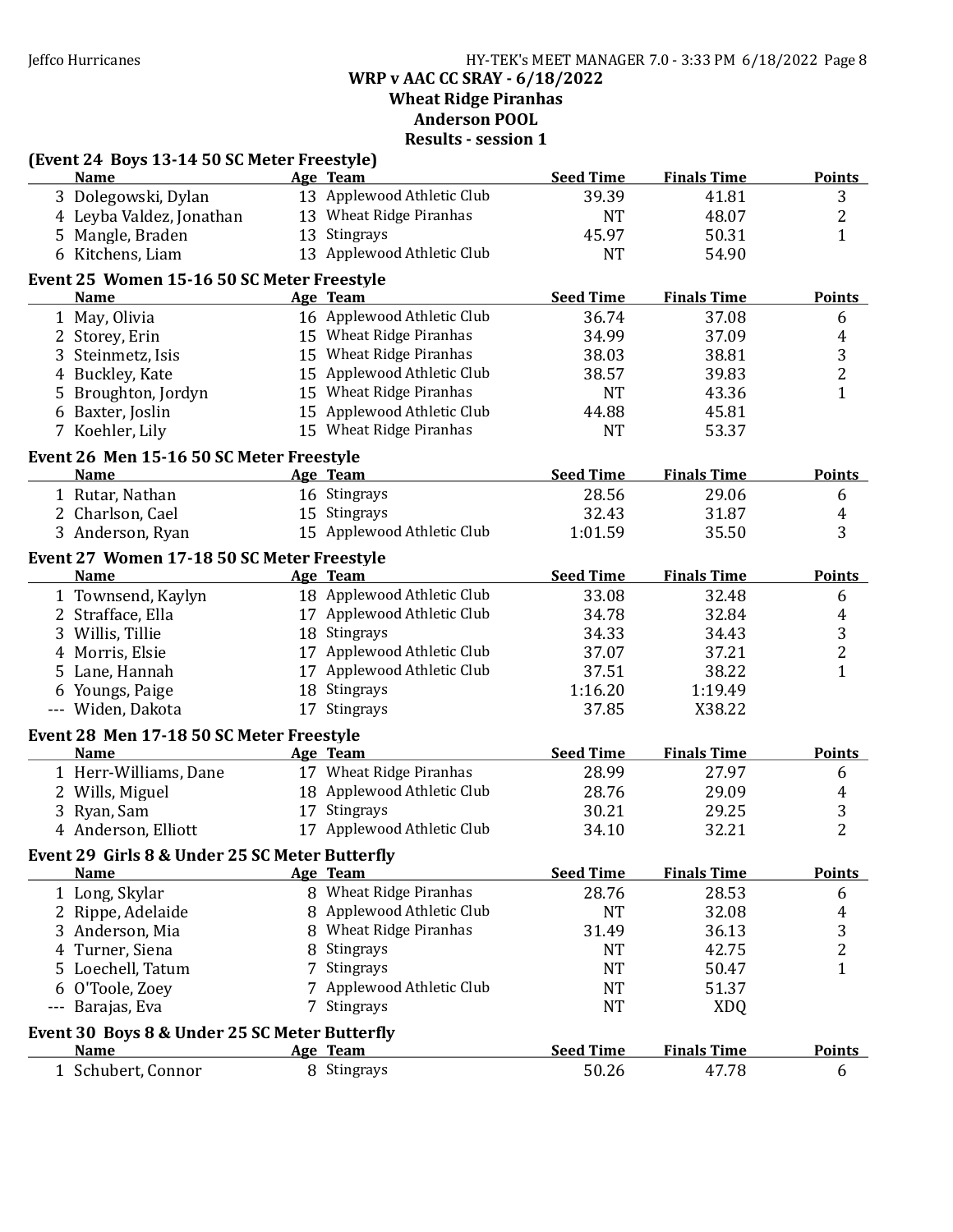# Jeffco Hurricanes HY-TEK's MEET MANAGER 7.0 - 3:33 PM 6/18/2022 Page 9 WRP v AAC CC SRAY - 6/18/2022 Wheat Ridge Piranhas

Anderson POOL

| (Event 30 Boys 8 & Under 25 SC Meter Butterfly) |                            |                  |                    |                         |
|-------------------------------------------------|----------------------------|------------------|--------------------|-------------------------|
| <b>Name</b>                                     | Age Team                   | <b>Seed Time</b> | <b>Finals Time</b> | <b>Points</b>           |
| --- Serven, Owen                                | 7 Stingrays                | <b>NT</b>        | X52.59             |                         |
| --- Blake, Ellis                                | 8 Stingrays                | <b>NT</b>        | DQ                 |                         |
| Event 31 Girls 9-10 50 SC Meter Butterfly       |                            |                  |                    |                         |
| <b>Name</b>                                     | Age Team                   | <b>Seed Time</b> | <b>Finals Time</b> | <b>Points</b>           |
| 1 Barrutia, Tulley                              | 9 Wheat Ridge Piranhas     | 52.75            | 53.24              | 6                       |
| 2 Canning, Lettie                               | 9 Applewood Athletic Club  | 57.95            | 1:00.26            | 4                       |
| 3 Tousley, Celia                                | 9 Stingrays                | 1:13.55          | 1:08.42            | 3                       |
| 4 Bailey, Frances                               | 10 Applewood Athletic Club | 1:17.36          | 1:12.09            | $\overline{\mathbf{c}}$ |
| 5 Dolegowski, Betsy                             | 10 Applewood Athletic Club | <b>NT</b>        | 1:13.27            | $\mathbf{1}$            |
| 6 O'Toole, Elliot                               | 10 Applewood Athletic Club | 1:04.59          | 1:14.59            |                         |
| 7 Krum, Annika                                  | 9 Stingrays                | <b>NT</b>        | 1:41.69            |                         |
| --- Turner, Abi                                 | 10 Stingrays               | 1:21.69          | <b>DQ</b>          |                         |
| Event 33 Girls 11-12 50 SC Meter Butterfly      |                            |                  |                    |                         |
| <b>Name</b>                                     | Age Team                   | <b>Seed Time</b> | <b>Finals Time</b> | <b>Points</b>           |
| 1 Randall, Olive                                | 12 Wheat Ridge Piranhas    | 42.94            | 44.33              | 6                       |
| 2 Holmes, Edie                                  | 11 Wheat Ridge Piranhas    | 50.40            | 47.19              | $\overline{4}$          |
| 3 Tousley, Taya                                 | 11 Stingrays               | 47.40            | 52.37              | 3                       |
| 4 Beeby, Lily                                   | 11 Applewood Athletic Club | <b>NT</b>        | 53.37              | $\overline{2}$          |
| Event 33 Boys 9-10 50 SC Meter Butterfly        |                            |                  |                    |                         |
| <b>Name</b>                                     | Age Team                   | <b>Seed Time</b> | <b>Finals Time</b> | <b>Points</b>           |
| 1 Singer, Jack                                  | 10 Wheat Ridge Piranhas    | 47.31            | 43.80              | 6                       |
| 2 Johnson, Flynn                                | 10 Stingrays               | 1:18.45          | 1:15.00            | 4                       |
| 3 Kullman, Ian                                  | 9 Wheat Ridge Piranhas     | <b>NT</b>        | 1:27.98            | 3                       |
| Event 34 Boys 11-12 50 SC Meter Butterfly       |                            |                  |                    |                         |
| <b>Name</b>                                     | Age Team                   | <b>Seed Time</b> | <b>Finals Time</b> | <b>Points</b>           |
| 1 Long, Logan                                   | 12 Wheat Ridge Piranhas    | 40.99            | 43.25              | 6                       |
| 2 Gordon, Jeff                                  | 11 Applewood Athletic Club | <b>NT</b>        | 1:02.56            | $\overline{4}$          |
| 3 Mac, Carter                                   | 12 Applewood Athletic Club | <b>NT</b>        | 1:18.58            | 3                       |
| 4 DiGiacomo, Jack                               | 11 Candelas Cyclones-CO    | <b>NT</b>        | 1:45.22            | $\overline{2}$          |
| --- Connor, Alessio                             | 12 Wheat Ridge Piranhas    | <b>NT</b>        | DQ                 |                         |
| Event 39 Women 15-16 100 SC Meter Butterfly     |                            |                  |                    |                         |
| <b>Name</b>                                     | Age Team                   | <b>Seed Time</b> | <b>Finals Time</b> | <b>Points</b>           |
| 1 Storey, Erin                                  | 15 Wheat Ridge Piranhas    | 1:34.99          | 1:30.28            | 6                       |
| 2 Jones, Jazzy                                  | 15 Wheat Ridge Piranhas    | 1:26.94          | 1:31.20            | 4                       |
| 3 Buckley, Kate                                 | 15 Applewood Athletic Club | 1:46.07          | 1:46.27            | 3                       |
| 4 Owens, Jackie                                 | 15 Applewood Athletic Club | <b>NT</b>        | 1:50.83            | $\overline{2}$          |
| Event 39 Women 17-18 100 SC Meter Butterfly     |                            |                  |                    |                         |
| <b>Name</b>                                     | Age Team                   | <b>Seed Time</b> | <b>Finals Time</b> | <b>Points</b>           |
| 1 Widen, Dakota                                 | 17 Stingrays               | 1:47.04          | 1:40.21            | 6                       |
| Event 39 Boys 13-14 100 SC Meter Butterfly      |                            |                  |                    |                         |
| <b>Name</b>                                     | Age Team                   | <b>Seed Time</b> | <b>Finals Time</b> | <b>Points</b>           |
| 1 Herr-Williams, Bear                           | 14 Wheat Ridge Piranhas    | 1:36.76          | 1:42.63            | 6                       |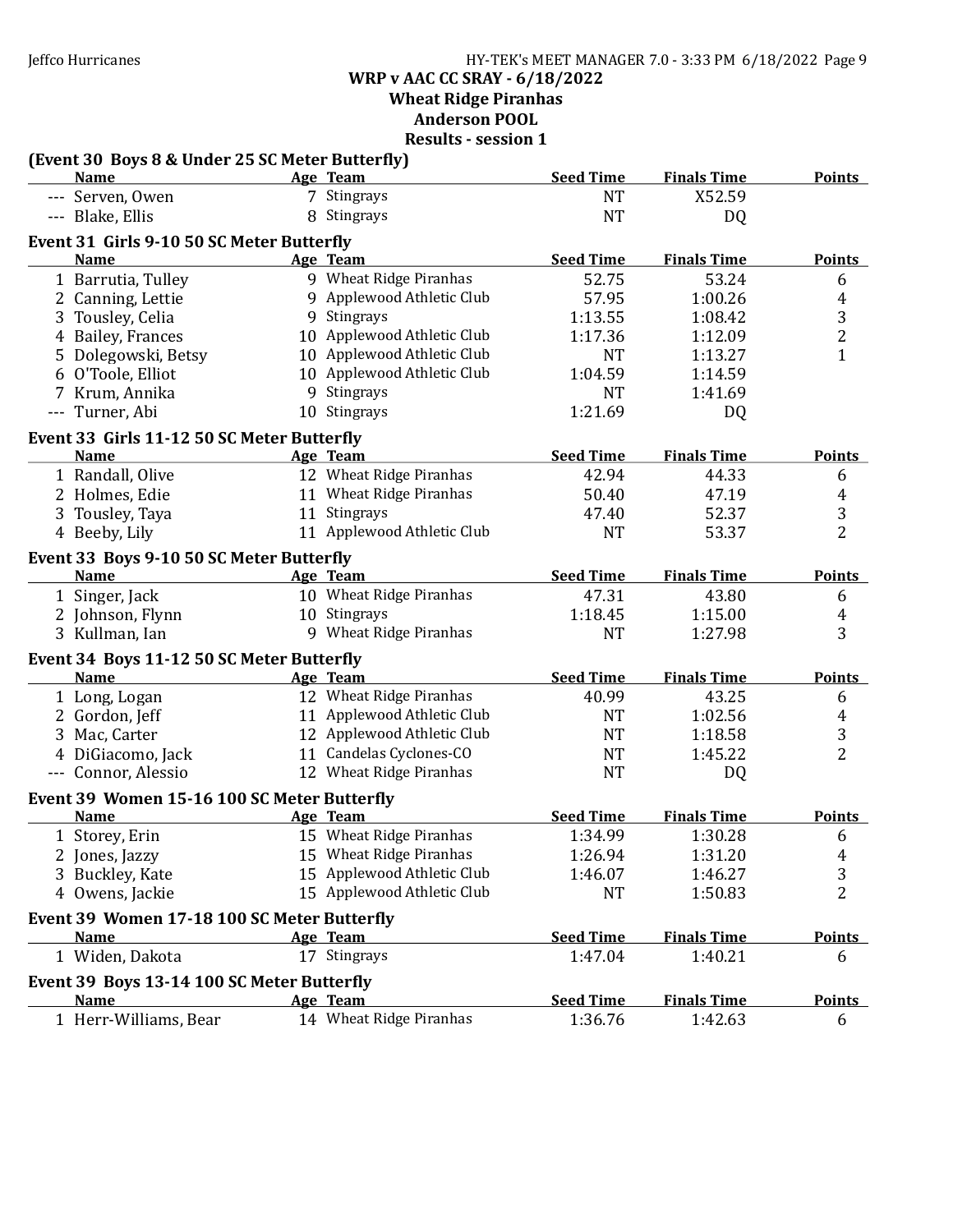### Jeffco Hurricanes HY-TEK's MEET MANAGER 7.0 - 3:33 PM 6/18/2022 Page 10 WRP v AAC CC SRAY - 6/18/2022 Wheat Ridge Piranhas Anderson POOL Results - session 1

| Event 42 Girls 8 & Under 100 SC Meter Freestyle                  |                              |                  |                    |               |
|------------------------------------------------------------------|------------------------------|------------------|--------------------|---------------|
| <b>Name</b>                                                      | <b>Example 2</b> Age Team    | <b>Seed Time</b> | <b>Finals Time</b> | <b>Points</b> |
| 1 Piala, Zoe                                                     | 7 Stingrays                  | 2:55.40          | 2:50.65            | 6             |
| Event 42 Boys 8 & Under 100 SC Meter Freestyle                   |                              |                  |                    |               |
| <b>Name</b>                                                      | <b>Example 2018</b> Age Team | <b>Seed Time</b> | <b>Finals Time</b> | <b>Points</b> |
| 1 Johnson, Ewan                                                  | 8 Stingrays                  | <b>NT</b>        | 2:35.38            | 6             |
| Event 48 Girls 11-12 200 SC Meter Freestyle                      |                              |                  |                    |               |
| <b>Name</b>                                                      | Age Team                     | <b>Seed Time</b> | <b>Finals Time</b> | <b>Points</b> |
| 1 Lane, Maggie                                                   | 12 Applewood Athletic Club   | <b>NT</b>        | 3:10.03            | 6             |
| 2 Beeby, Lily                                                    | 11 Applewood Athletic Club   | <b>NT</b>        | 3:29.45            | 4             |
| Event 48 Girls 13-14 200 SC Meter Freestyle                      |                              |                  |                    |               |
| <b>Name</b>                                                      | <b>Example 2 Age Team</b>    | Seed Time        | <b>Finals Time</b> | <b>Points</b> |
| 1 Dykema, Holly                                                  | 14 Stingrays                 | 2:35.63          | 2:36.72            | 6             |
| Event 48 Boys 9-10 200 SC Meter Freestyle                        |                              |                  |                    |               |
| Name                                                             | <b>Example 2</b> Age Team    | <b>Seed Time</b> | <b>Finals Time</b> | <b>Points</b> |
| 1 Hogg, Mason                                                    | 10 Applewood Athletic Club   | 5:07.45          | 4:54.46            | 6             |
| Event 48 Boys 11-12 200 SC Meter Freestyle                       |                              |                  |                    |               |
| Name Age Team                                                    |                              | <b>Seed Time</b> | <b>Finals Time</b> | <b>Points</b> |
| 1 Mason, William                                                 | 12 Applewood Athletic Club   | <b>NT</b>        | 3:22.15            | 6             |
| Event 48 Boys 13-14 200 SC Meter Freestyle                       |                              |                  |                    |               |
| <b>Name</b>                                                      | <b>Example 2016</b> Age Team | <b>Seed Time</b> | <b>Finals Time</b> | <b>Points</b> |
| 1 Cowen, August                                                  | 14 Stingrays                 | 3:45.29          | 3:36.80            | 6             |
| Event 52 Women 15-16 200 SC Meter Freestyle                      |                              |                  |                    |               |
| <b>Name</b><br><u> 1980 - Johann Barbara, martxa alemaniar a</u> | Age Team                     | <b>Seed Time</b> | <b>Finals Time</b> | <b>Points</b> |
| 1 Koehler, Lily                                                  | 15 Wheat Ridge Piranhas      | <b>NT</b>        | 3:20.82            | 6             |
| Event 52 Women 17-18 200 SC Meter Freestyle                      |                              |                  |                    |               |
| <b>Name</b>                                                      | Age Team                     | <b>Seed Time</b> | <b>Finals Time</b> | <b>Points</b> |
| 1 Strafface, Ella                                                | 17 Applewood Athletic Club   | 3:02.59          | 2:47.02            | 6             |
| 2 Willis, Tillie                                                 | 18 Stingrays                 | 2:42.02          | 2:49.26            | 4             |
| Event 52 Men 15-16 200 SC Meter Freestyle                        |                              |                  |                    |               |
| <b>Name</b>                                                      | <b>Example 2</b> Age Team    | <b>Seed Time</b> | <b>Finals Time</b> | <b>Points</b> |
| 1 Charlson, Cael                                                 | 15 Stingrays                 | 3:07.63          | 2:54.89            | 6             |
| Event 52 Men 17-18 200 SC Meter Freestyle                        |                              |                  |                    |               |
| <b>Name</b><br><u>Age Team</u>                                   |                              | <b>Seed Time</b> | <b>Finals Time</b> | <b>Points</b> |
| 1 Ryan, Sam                                                      | 17 Stingrays                 | 2:38.14          | 2:38.43            | 6             |
| 2 Anderson, Elliott                                              | 17 Applewood Athletic Club   | <b>NT</b>        | 2:39.04            | 4             |
| Event 53 Girls 8 & Under 25 SC Meter Backstroke                  |                              |                  |                    |               |
| <b>Name</b>                                                      | Age Team                     | <b>Seed Time</b> | <b>Finals Time</b> | <b>Points</b> |
| 1 Long, Skylar                                                   | 8 Wheat Ridge Piranhas       | 25.51            | 24.69              | 6             |
| 2 Saunders, Harper                                               | 8 Applewood Athletic Club    | <b>NT</b>        | 26.59              | 4             |
| 3 Reeser, June                                                   | 8 Stingrays                  | 28.56            | 27.76              | 3             |
| 4 Rippe, Adelaide                                                | 8 Applewood Athletic Club    | 29.91            | 28.07              | 2             |
| 5 Turner, Siena                                                  | 8 Stingrays                  | 28.33            | 31.90              | $\mathbf{1}$  |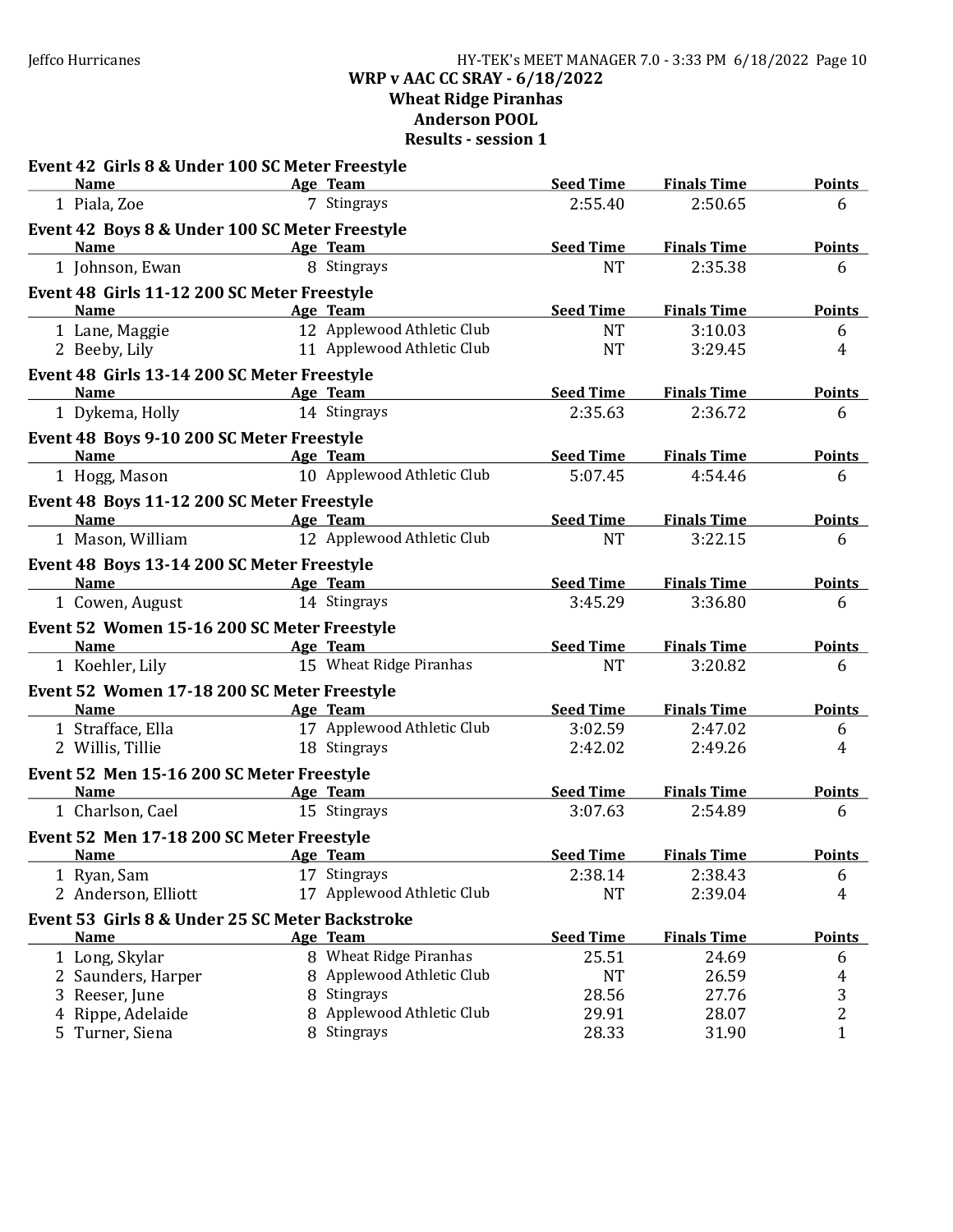Jeffco Hurricanes HY-TEK's MEET MANAGER 7.0 - 3:33 PM 6/18/2022 Page 11 WRP v AAC CC SRAY - 6/18/2022 Wheat Ridge Piranhas Anderson POOL

# Results - session 1

# (Event 53 Girls 8 & Under 25 SC Meter Backstroke)

|    | TERCIII JJ "UIHS 0 & UIHCL" ZJ JC MCICL" DACKSII UKCT<br><u>Name</u> |    | Age Team                    | <b>Seed Time</b> | <b>Finals Time</b> | <b>Points</b>  |
|----|----------------------------------------------------------------------|----|-----------------------------|------------------|--------------------|----------------|
|    | 6 Beck, Thalia                                                       |    | 7 Wheat Ridge Piranhas      | 33.21            | 32.76              |                |
|    | 7 Wuich, Julia                                                       |    | 8 Stingrays                 | <b>NT</b>        | 34.34              |                |
|    | 8 Hunt Frias, Mireia                                                 |    | 8 Applewood Athletic Club   | 38.79            | 34.98              |                |
|    | 9 Panigutti, Gracyn                                                  |    | 7 Candelas Cyclones-CO      | <b>NT</b>        | 37.55              |                |
|    | 10 Sassen, Tatum                                                     |    | 7 Candelas Cyclones-CO      | <b>NT</b>        | 37.98              |                |
|    | 11 Toffolo, Henley                                                   |    | 7 Applewood Athletic Club   | <b>NT</b>        | 39.06              |                |
|    | 12 Wuich, Grace                                                      |    | 7 Stingrays                 | 42.22            | 39.72              |                |
|    | 13 Piala, Zoe                                                        |    | 7 Stingrays                 | 39.39            | 42.44              |                |
|    | 14 Loechell, Tatum                                                   |    | 7 Stingrays                 | 41.08            | 42.92              |                |
|    | 15 O'Toole, Zoey                                                     |    | 7 Applewood Athletic Club   | 43.27            | 45.07              |                |
|    | 16 Haney, Julia                                                      | 7  | Stingrays                   | 46.62            | 52.64              |                |
|    | 17 Dworak, Corra                                                     |    | Stingrays                   | 1:00.49          | 52.87              |                |
|    | 18 Ranker, Liliana                                                   |    | 6 Stingrays                 | 59.82            | 59.16              |                |
|    | 19 Diehl, Camdom                                                     |    | 6 Applewood Athletic Club   | <b>NT</b>        | 1:01.88            |                |
|    | 20 Cazier, Macey                                                     |    | 8 Candelas Cyclones-CO      | <b>NT</b>        | 1:22.75            |                |
|    | 21 Dworak, Myla                                                      |    | 3 Stingrays                 | <b>NT</b>        | 2:19.03            |                |
|    | --- Barajas, Eva                                                     |    | 7 Stingrays                 | 32.72            | X31.73             |                |
|    |                                                                      |    |                             |                  |                    |                |
|    | Event 54 Boys 8 & Under 25 SC Meter Backstroke<br><b>Name</b>        |    | Age Team                    | <b>Seed Time</b> | <b>Finals Time</b> | <b>Points</b>  |
|    | 1 Bailey, William                                                    |    | 8 Applewood Athletic Club   | 31.58            | 27.69              | 6              |
|    | 2 Maw, Connor                                                        |    | 7 Stingrays                 | 28.89            | 29.25              | $\overline{4}$ |
|    |                                                                      |    | 8 Stingrays                 | 30.16            | 33.03              | $\mathbf{3}$   |
|    | 3 Ranker, Logan<br>4 Kosick, Aidan                                   |    | 8 Stingrays                 | 29.86            | 33.17              | $\overline{2}$ |
|    | 5 Schubert, Connor                                                   |    | 8 Stingrays                 | 33.08            | 33.87              | $\mathbf{1}$   |
|    |                                                                      |    | 8 Applewood Athletic Club   | 31.60            | 34.16              |                |
|    | 6 Bailey, Theodore                                                   |    | 8 Stingrays                 | 50.39            | 37.87              |                |
|    | 7 Wagle, Shray<br>8 Serven, Owen                                     | 7  | Stingrays                   | <b>NT</b>        | 39.07              |                |
|    |                                                                      |    | 8 Stingrays                 | 43.02            | 43.58              |                |
|    | 9 Peters, Sullivan                                                   |    | 6 Stingrays                 | 53.89            | 48.62              |                |
|    | 10 Milhaupt, Lars                                                    |    | 5 Applewood Athletic Club   | 53.67            | 56.05              |                |
|    | 11 Canning, Beckett<br>12 Welch, Aiden                               |    | 6 Stingrays                 | 1:01.16          | 1:01.89            |                |
|    |                                                                      |    | 8 Stingrays                 | 49.18            | X40.78             |                |
|    | --- Johnson, Ewan<br>--- Cazier, Ryder                               |    | 6 Candelas Cyclones-CO      | <b>NT</b>        |                    |                |
|    |                                                                      |    |                             |                  | DQ                 |                |
|    | Event 55 Girls 9-10 50 SC Meter Backstroke                           |    |                             |                  |                    |                |
|    | <b>Name</b>                                                          |    | Age Team                    | <b>Seed Time</b> | <b>Finals Time</b> | <b>Points</b>  |
|    | 1 Faris, Holland                                                     |    | 9 Wheat Ridge Piranhas      | 50.94            | 49.75              | 6              |
|    | 2 O'Toole, Elliot                                                    |    | 10 Applewood Athletic Club  | 1:00.87          | 53.66              | 4              |
| 3  | Canning, Lettie                                                      |    | 9 Applewood Athletic Club   | 1:03.55          | 55.62              | 3              |
|    | 4 Barajas, Abigail                                                   | 10 | <b>Stingrays</b>            | 56.54            | 58.34              | $\overline{c}$ |
|    | 5 Serven, Ava                                                        | 9  | Stingrays                   | <b>NT</b>        | 59.12              | $\mathbf{1}$   |
| 6  | Ortner, Rosemary                                                     | 9  | <b>Wheat Ridge Piranhas</b> | <b>NT</b>        | 59.37              |                |
|    | Robinson, Charlotte                                                  | 9  | Stingrays                   | <b>NT</b>        | 1:01.72            |                |
| 8  | Courville, Siena                                                     | 9  | Stingrays                   | 1:02.99          | 1:02.20            |                |
| 9  | Giefer, Elysse                                                       | 9  | Applewood Athletic Club     | 1:09.45          | 1:03.08            |                |
| 10 | Huber, Lucy                                                          | 10 | Applewood Athletic Club     | <b>NT</b>        | 1:03.46            |                |
|    | 11 Geier, Ella                                                       | 10 | Stingrays                   | <b>NT</b>        | 1:03.59            |                |
|    | 12 Cannon, Willow                                                    | 9  | Stingrays                   | 1:07.07          | 1:04.18            |                |
|    | 13 Zarlengo, Bella                                                   |    | 9 Applewood Athletic Club   | <b>NT</b>        | 1:05.00            |                |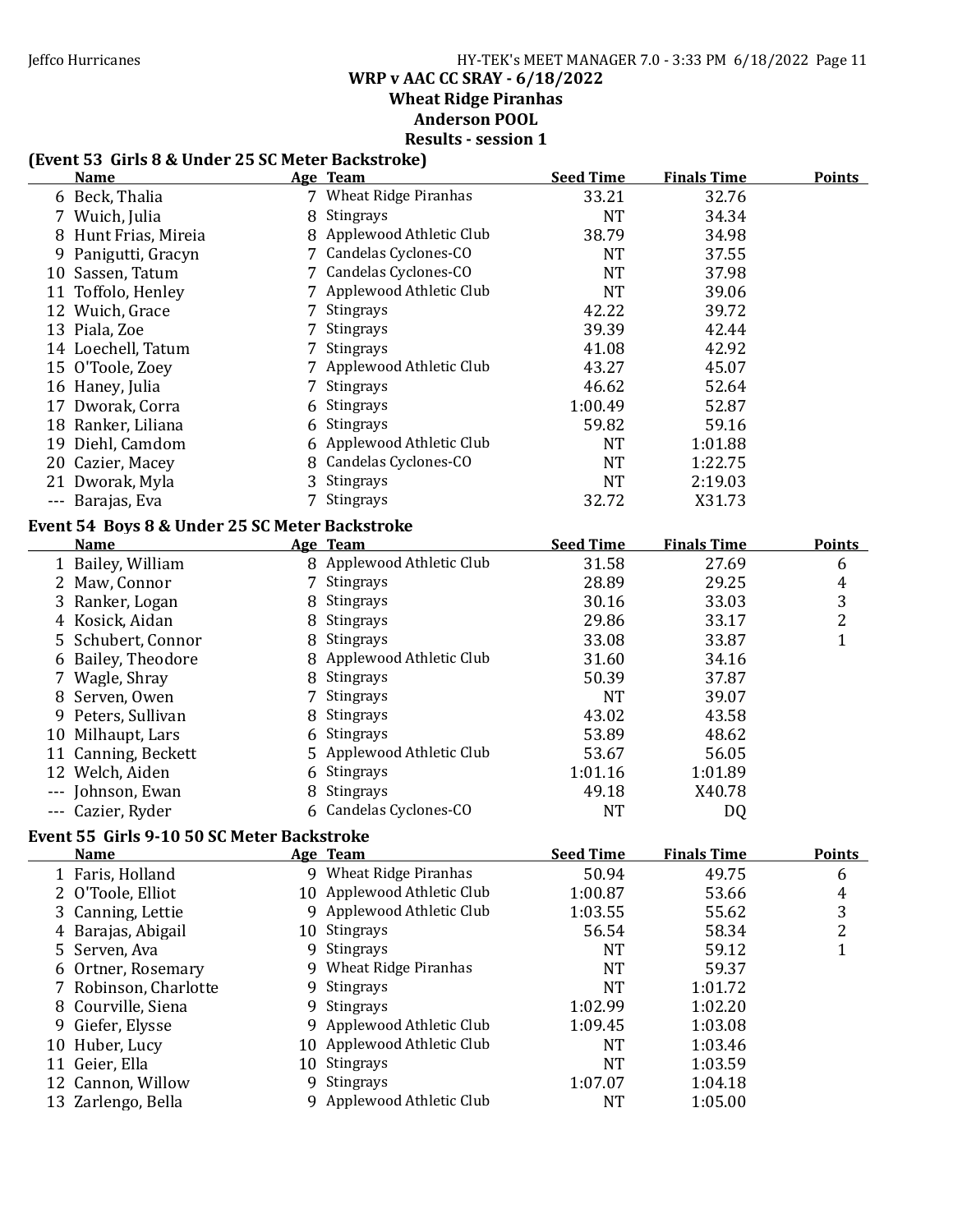#### Jeffco Hurricanes HY-TEK's MEET MANAGER 7.0 - 3:33 PM 6/18/2022 Page 12 WRP v AAC CC SRAY - 6/18/2022 Wheat Ridge Piranhas Anderson POOL Results - session 1

### (Event 55 Girls 9-10 50 SC Meter Backstroke)

| (EVENT JJ ANIS J-10 JO JG METER DACKSTROKE)<br><u>Name</u> | Age Team                   | <b>Seed Time</b>     | <b>Finals Time</b> | <b>Points</b>           |
|------------------------------------------------------------|----------------------------|----------------------|--------------------|-------------------------|
| 14 Blake, Harper                                           | 10 Stingrays               | <b>NT</b>            | 1:05.28            |                         |
| 15 Rippe, Monroe                                           | 10 Applewood Athletic Club | 1:10.87              | 1:05.87            |                         |
| 16 Krum, Annika                                            | 9 Stingrays                | 1:07.95              | 1:07.17            |                         |
| 17 Steinmetz, Indie                                        | 10 Wheat Ridge Piranhas    | 1:16.84              | 1:07.81            |                         |
|                                                            | 10 Stingrays               | 1:01.83              |                    |                         |
| 18 Turner, Abi                                             | 9 Stingrays                |                      | 1:07.93            |                         |
| 19 Kostalnick, Josie                                       |                            | 1:04.30              | 1:09.22            |                         |
| 20 May, Claire                                             | 10 Applewood Athletic Club | <b>NT</b>            | 1:14.13            |                         |
| 21 Johannes, Maddie                                        | 9 Stingrays                | <b>NT</b>            | 1:16.00            |                         |
| 22 Jones, Mackenzie                                        | 9 Candelas Cyclones-CO     | <b>NT</b>            | 1:23.13            |                         |
| 23 Walsh, Norah                                            | 9 Applewood Athletic Club  | <b>NT</b>            | 1:24.07            |                         |
| 24 Wagle, Shivon                                           | 10 Stingrays               | <b>NT</b>            | 1:36.87            |                         |
| --- Bailey, Frances                                        | 10 Applewood Athletic Club | 58.69                | X53.02             |                         |
| Tousley, Celia                                             | 9 Stingrays                | 50.89                | X58.66             |                         |
| --- Sassen, Tyler                                          | 9 Candelas Cyclones-CO     | <b>NT</b>            | DQ                 |                         |
| --- Patton, Vivi                                           | 10 Stingrays               | <b>NT</b>            | DQ                 |                         |
| --- Specht, Addison                                        | 9 Applewood Athletic Club  | <b>NT</b>            | DQ                 |                         |
| Event 56 Boys 9-10 50 SC Meter Backstroke                  |                            |                      |                    |                         |
| <b>Name</b>                                                | Age Team                   | <b>Seed Time</b>     | <b>Finals Time</b> | <b>Points</b>           |
| 1 Milhaupt, Levi                                           | 10 Stingrays               | 52.50                | 53.58              | 6                       |
| 2 Biesiada, Max                                            | 10 Wheat Ridge Piranhas    | 57.97                | 56.75              | $\overline{4}$          |
| 3 Davis, Asher                                             | 9 Applewood Athletic Club  | 57.06                | 58.25              | 3                       |
| 4 Kosick, Adam                                             | 10 Stingrays               | 1:01.14              | 1:02.56            | $\overline{2}$          |
| 5 Hogg, Mason                                              | 10 Applewood Athletic Club | 1:11.18              | 1:08.30            | $\mathbf{1}$            |
| 6 Kullman, Ian                                             | 9 Wheat Ridge Piranhas     | <b>NT</b>            | 1:19.90            |                         |
| --- Johnson, Flynn                                         | 10 Stingrays               | 1:12.21              | X1:03.75           |                         |
|                                                            |                            |                      |                    |                         |
| Event 57 Girls 11-12 50 SC Meter Backstroke                |                            |                      |                    |                         |
| <b>Name</b>                                                | Age Team                   | <b>Seed Time</b>     | <b>Finals Time</b> | <b>Points</b>           |
| 1 Linse, Ella                                              | 12 Applewood Athletic Club | 49.15                | 49.13              | 6                       |
| 2 Giefer, Sienna                                           | 12 Applewood Athletic Club | <b>NT</b>            | 49.21              | $\overline{4}$          |
| 3 Lamborne, Hannah                                         | 11 Applewood Athletic Club | 48.08                | 50.64              | 3                       |
| 4 Sablatura, Lucy                                          | 12 Applewood Athletic Club | <b>NT</b>            | 50.89              | $\overline{2}$          |
| 5 Anderson, Ava                                            | 12 Wheat Ridge Piranhas    | 48.54                | 51.10              | $\mathbf{1}$            |
| 6 Martin, Madeline                                         | 11 Candelas Cyclones-CO    | <b>NT</b>            | 51.93              |                         |
| 7 Patton, Audrey                                           | 12 Stingrays               | 1:00.63              | 55.66              |                         |
| 8 Nelson, Reese                                            | 11 Stingrays               | 57.16                | 57.64              |                         |
| 9 Block, Olivia                                            | 11 Wheat Ridge Piranhas    | <b>NT</b>            | 1:07.66            |                         |
| 10 Park-Friend, Rosemary                                   | 11 Wheat Ridge Piranhas    | 1:34.62              | 1:13.96            |                         |
| 11 Walsh, Maya                                             | 12 Applewood Athletic Club | <b>NT</b>            | 1:27.19            |                         |
| Event 58 Boys 11-12 50 SC Meter Backstroke                 |                            |                      |                    |                         |
| <u>Name</u>                                                | Age Team                   | <b>Seed Time</b>     | <b>Finals Time</b> | <b>Points</b>           |
| 1 Long, Logan                                              | 12 Wheat Ridge Piranhas    | 42.58                | 44.50              | 6                       |
| 2 Gordon, Jeff                                             | 11 Applewood Athletic Club | NT                   | 58.27              | 4                       |
| 3 Mundt, Henry                                             | 11 Wheat Ridge Piranhas    | <b>NT</b>            | 58.51              | 3                       |
| 4 Mac, Carter                                              | 12 Applewood Athletic Club | 59.58                | 59.04              | $\overline{\mathbf{c}}$ |
|                                                            | 11 Applewood Athletic Club |                      |                    | $\mathbf{1}$            |
| 5 Saunders, Brecken                                        | 11 Stingrays               | <b>NT</b><br>1:07.55 | 1:02.22            |                         |
| 6 Robinson, Chase                                          | 11 Candelas Cyclones-CO    |                      | 1:05.38            |                         |
| 7 Haubner, Calvin                                          |                            | NT                   | 1:06.35            |                         |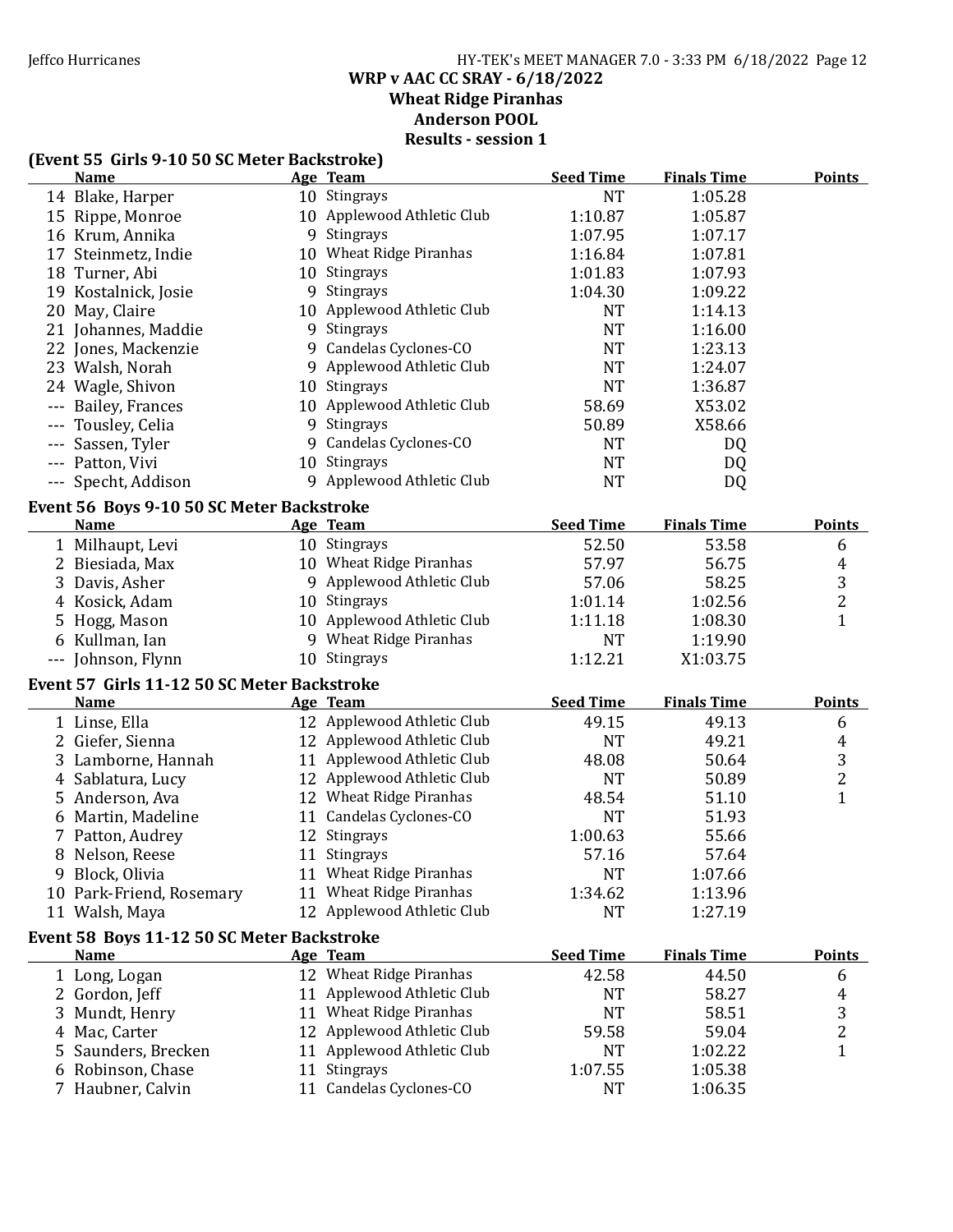Jeffco Hurricanes HY-TEK's MEET MANAGER 7.0 - 3:33 PM 6/18/2022 Page 13 WRP v AAC CC SRAY - 6/18/2022

Wheat Ridge Piranhas

Anderson POOL

| (Event 58 Boys 11-12 50 SC Meter Backstroke)          |                            |                               |                                 |                |
|-------------------------------------------------------|----------------------------|-------------------------------|---------------------------------|----------------|
| <b>Name</b>                                           | Age Team                   | <b>Seed Time</b>              | <b>Finals Time</b>              | <b>Points</b>  |
| 8 Heard, Ethan                                        | 11 Stingrays               | <b>NT</b>                     | 1:10.45                         |                |
| 9 Peters, Gray or Grayson                             | 11 Stingrays               | 1:10.41                       | 1:12.44                         |                |
| 10 McConnell, Julian                                  | 12 Wheat Ridge Piranhas    | <b>NT</b>                     | 1:13.50                         |                |
| Event 59 Girls 13-14 100 SC Meter Backstroke          |                            |                               |                                 |                |
| <b>Name</b>                                           | Age Team                   | <b>Seed Time</b>              | <b>Finals Time</b>              | <b>Points</b>  |
| 1 Heard, Hanna                                        | 13 Stingrays               | 1:24.87                       | 1:25.57                         | 6              |
| 2 Slowey, Mia                                         | 14 Stingrays               | 1:33.50                       | 1:30.76                         | 4              |
| 3 Paliga, Alexis                                      | 14 Stingrays               | 1:37.13                       | 1:37.84                         | 3              |
| 4 Beeby, Mia                                          | 13 Applewood Athletic Club | 1:38.21                       | 1:43.31                         | $\overline{2}$ |
| 5 Giovannetti, Ella                                   | 13 Applewood Athletic Club | <b>NT</b>                     | 1:52.69                         | $\mathbf{1}$   |
| 6 Grob, Jackie                                        | 14 Stingrays               | 1:58.72                       | 1:56.75                         |                |
| 7 Strafface, Evie                                     | 13 Applewood Athletic Club | <b>NT</b>                     | 2:01.65                         |                |
| 8 Kullman, Anastasia                                  | 13 Wheat Ridge Piranhas    | <b>NT</b>                     | 2:02.93                         |                |
| 9 Jackson, Elleana                                    | 14 Candelas Cyclones-CO    | <b>NT</b>                     | 2:02.97                         |                |
| 10 Kempe, Ella                                        | 13 Candelas Cyclones-CO    | <b>NT</b>                     | 2:43.64                         |                |
| Event 61 Women 15-16 100 SC Meter Backstroke          |                            |                               |                                 |                |
| <b>Name</b>                                           | Age Team                   | <b>Seed Time</b>              | <b>Finals Time</b>              | <b>Points</b>  |
| 1 Jones, Jazzy                                        | 15 Wheat Ridge Piranhas    | 1:27.09                       | 1:26.84                         | 6              |
| 2 Broughton, Jordyn                                   | 15 Wheat Ridge Piranhas    | <b>NT</b>                     | 1:46.08                         | 4              |
| 3 Morton, Sydney                                      | 15 Stingrays               | 1:51.93                       | 1:50.53                         | 3              |
| Event 61 Boys 13-14 100 SC Meter Backstroke           |                            |                               |                                 |                |
| <b>Name</b>                                           | Age Team                   | <b>Seed Time</b>              | <b>Finals Time</b>              | <b>Points</b>  |
| 1 Dolegowski, Dylan                                   | 13 Applewood Athletic Club | <b>NT</b>                     | 2:10.15                         | 6              |
| 2 Mangle, Braden                                      | 13 Stingrays               | 2:18.21                       | 2:27.26                         | 4              |
| Event 64 Men 15-16 100 SC Meter Backstroke            |                            |                               |                                 |                |
| <b>Name</b>                                           | Age Team                   | <b>Seed Time</b>              | <b>Finals Time</b>              | <b>Points</b>  |
| 1 Rutar, Nathan                                       | 16 Stingrays               | 1:23.92                       | 1:13.59                         | 6              |
| 2 Anderson, Ryan                                      | 15 Applewood Athletic Club | <b>NT</b>                     | 1:40.13                         | 4              |
|                                                       |                            |                               |                                 |                |
| Event 64 Men 17-18 100 SC Meter Backstroke            |                            |                               |                                 |                |
| <b>Name</b>                                           | Age Team                   | <b>Seed Time</b>              | <b>Finals Time</b>              | <b>Points</b>  |
| 1 Anderson, Elliott                                   | 17 Applewood Athletic Club | 1:33.62                       | 1:29.06                         | 6              |
| Event 65 Girls 8 & Under 100 SC Meter Freestyle Relay |                            |                               |                                 |                |
| <b>Team</b>                                           | Relay                      | <b>Seed Time</b>              | <b>Finals Time</b>              | <b>Points</b>  |
| 1 Wheat Ridge Piranhas                                | $\boldsymbol{A}$           | <b>NT</b>                     | 1:44.57                         | 12             |
| 1) Anderson, Mia 8                                    | 2) Beck, Thalia 7          | 3) Long, Skylar 8             | 4) Zimmerman, Kya 8             |                |
| 2 Applewood Athletic Club                             | A                          | 1:18.74                       | 1:59.13                         | 8              |
| 1) Saunders, Harper 8                                 | 2) Hunt Frias, Mireia 8    | 3) O'Toole, Zoey 7            | 4) Rippe, Adelaide 8            |                |
| 3 Stingrays                                           | A                          | 2:02.92                       | 2:02.62                         | 6              |
| 1) Barajas, Eva 7                                     | 2) Reeser, June 8          | 3) Wuich, Julia 8             | 4) Jacobs, Kendall 7            |                |
| 4 Stingrays                                           | B                          | 2:19.73                       | 2:32.09                         | 4              |
| 1) Loechell, Tatum 7                                  | 2) Piala, Zoe 7<br>C       | 3) Wuich, Grace 7             | 4) Turner, Siena 8              |                |
| 5 Stingrays<br>1) Haney, Julia 7                      | 2) Wuich, Annie 6          | 6:46.54<br>3) Dworak, Corra 6 | 3:03.57<br>4) Ranker, Liliana 6 | 2              |
|                                                       |                            |                               |                                 |                |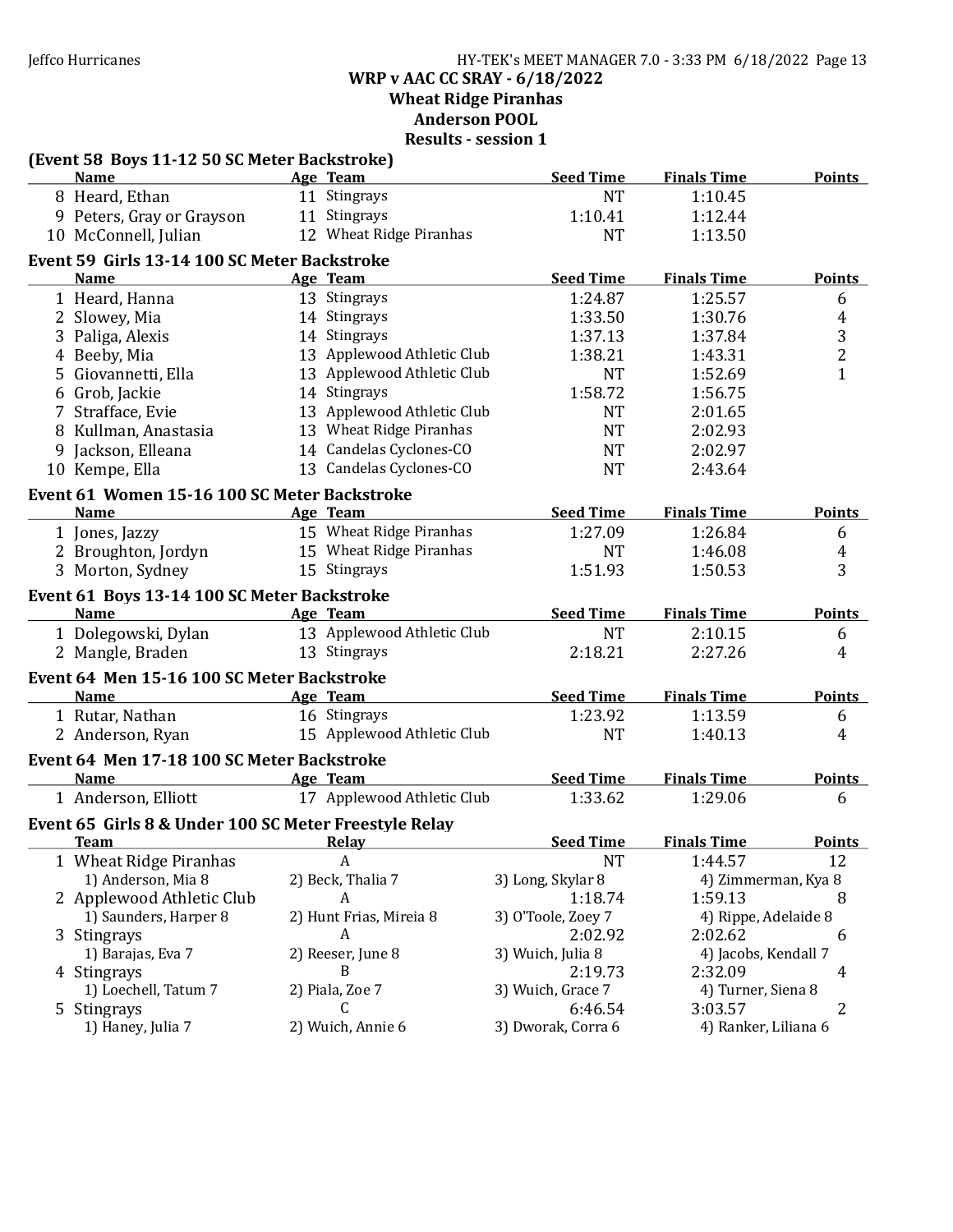### Jeffco Hurricanes HY-TEK's MEET MANAGER 7.0 - 3:33 PM 6/18/2022 Page 14 WRP v AAC CC SRAY - 6/18/2022 Wheat Ridge Piranhas Anderson POOL Results - session 1

# Event 66 Boys 8 & Under 100 SC Meter Freestyle Relay

| <b>Team</b>                                      | <b>Relay</b>           | <b>Seed Time</b>       | <b>Finals Time</b><br><b>Points</b> |
|--------------------------------------------------|------------------------|------------------------|-------------------------------------|
| 1 Stingrays                                      | A                      | 1:51.60                | 1:52.20<br>12                       |
| 1) Mazur, Fletcher 7                             | 2) Johnson, Ewan 8     | 3) Schubert, Connor 8  | 4) Ranker, Logan 8                  |
| 2 Applewood Athletic Club                        | A                      | 1:20.38                | 8<br>2:16.78                        |
| 1) Bailey, Theodore 8                            | 2) Hensley, Gavin 7    | 3) Speaks, Talmage 8   | 4) Bailey, William 8                |
| 3 Stingrays                                      | B                      | <b>NT</b>              | 2:19.32<br>6                        |
| 1) Serven, Owen 7                                | 2) Maw, Connor 7       | 3) Peters, Sullivan 8  | 4) Wagle, Shray 8                   |
| 4 Stingrays                                      |                        | <b>NT</b>              | 3:06.86<br>4                        |
| 1) Milhaupt, Lars 6                              | 2) Peters, Orion 6     | 3) Koenig, Omri 5      | 4) Graff, Jamison 8                 |
| Event 68 Girls 9-10 200 SC Meter Freestyle Relay |                        |                        |                                     |
| <b>Team</b>                                      | Relay                  | <b>Seed Time</b>       | <b>Finals Time</b><br><b>Points</b> |
| *1 Applewood Athletic Club                       | B                      | 3:30.15                | 3:21.13<br>12                       |
| 1) Dolegowski, Betsy 10                          | 2) Zarlengo, Bella 9   | 3) Giefer, Elysse 9    | 4) Canning, Lettie 9                |
| *1 Stingrays                                     | A                      | 3:45.59                | 3:21.43<br>12                       |
| 1) Graff, Declan 10                              | 2) Reeser, Owen 10     | 3) Johnson, Flynn 10   | 4) Milhaupt, Levi 10                |
| 2 Applewood Athletic Club                        | A                      | 3:06.84                | 3:21.19<br>8                        |
| 1) Hensley, Addi 9                               | 2) Bailey, Frances 10  | 3) O'Toole, Elliot 10  | 4) Wills, Sarah 10                  |
| 3 Wheat Ridge Piranhas                           | A                      | 3:17.83                | 3:27.12<br>6                        |
| 1) Faris, Holland 9                              | 2) Steinmetz, Indie 10 | 3) Ortner, Rosemary 9  | 4) Barrutia, Tulley 9               |
| 4 Stingrays                                      | A                      | 3:22.72                | 3:38.12<br>4                        |
| 1) Patton, Vivi 10                               | 2) Barajas, Abigail 10 | 3) Kostalnick, Josie 9 | 4) Tousley, Celia 9                 |
| 5 Stingrays                                      | B                      | 3:46.95                | 2<br>3:48.86                        |
| 1) Krum, Annika 9                                | 2) Turner, Abi 10      | 3) Courville, Siena 9  | 4) Robinson, Charlotte 9            |
| 6 Applewood Athletic Club                        | C                      | <b>NT</b>              | 4:08.03                             |
| 1) Rippe, Monroe 10                              | 2) Speaks, Harlan 10   | 3) Walsh, Norah 9      | 4) Sablatura, Sophie 10             |
| 7 Stingrays                                      | C                      | <b>NT</b>              | 4:22.83                             |
| 1) Wagle, Shivon 10                              | 2) Geier, Ella 10      | 3) Purtell, Kaylee 9   | 4) Piala, Avery 9                   |
| Event 68 Boys 9-10 200 SC Meter Freestyle Relay  |                        |                        |                                     |
| <b>Team</b>                                      | <b>Relay</b>           | <b>Seed Time</b>       | <b>Finals Time</b><br><b>Points</b> |
| *1 Applewood Athletic Club                       | B                      | 3:30.15                | 12<br>3:21.13                       |
| 1) Dolegowski, Betsy 10                          | 2) Zarlengo, Bella 9   | 3) Giefer, Elysse 9    | 4) Canning, Lettie 9                |
| *1 Stingrays                                     | A                      | 3:45.59                | 3:21.43<br>12                       |
| 1) Graff, Declan 10                              | 2) Reeser, Owen 10     | 3) Johnson, Flynn 10   | 4) Milhaupt, Levi 10                |
| 2 Applewood Athletic Club                        | A                      | 3:06.84                | 3:21.19<br>8                        |
| 1) Hensley, Addi 9                               | 2) Bailey, Frances 10  | 3) O'Toole, Elliot 10  | 4) Wills, Sarah 10                  |
| 3 Wheat Ridge Piranhas                           | A                      | 3:17.83                | 3:27.12<br>6                        |
| 1) Faris, Holland 9                              | 2) Steinmetz, Indie 10 | 3) Ortner, Rosemary 9  | 4) Barrutia, Tulley 9               |
| 4 Stingrays                                      | A                      | 3:22.72                | 3:38.12<br>4                        |
| 1) Patton, Vivi 10                               | 2) Barajas, Abigail 10 | 3) Kostalnick, Josie 9 | 4) Tousley, Celia 9                 |
| 5 Stingrays                                      | B                      | 3:46.95                | 3:48.86<br>2                        |
| 1) Krum, Annika 9                                | 2) Turner, Abi 10      | 3) Courville, Siena 9  | 4) Robinson, Charlotte 9            |
| 6 Applewood Athletic Club                        | C                      | <b>NT</b>              | 4:08.03                             |
| 1) Rippe, Monroe 10                              | 2) Speaks, Harlan 10   | 3) Walsh, Norah 9      | 4) Sablatura, Sophie 10             |
| 7 Stingrays                                      | C                      | NT                     | 4:22.83                             |
| 1) Wagle, Shivon 10                              | 2) Geier, Ella 10      | 3) Purtell, Kaylee 9   | 4) Piala, Avery 9                   |
| Event 68 Mixed 9-10 200 SC Meter Freestyle Relay |                        |                        |                                     |
| <b>Team</b>                                      | <b>Relay</b>           | <b>Seed Time</b>       | <b>Finals Time</b><br><b>Points</b> |
| *1 Applewood Athletic Club                       | B                      | 3:30.15                | 3:21.13<br>12                       |
| 1) Dolegowski, Betsy W10                         | 2) Zarlengo, Bella W9  | 3) Giefer, Elysse W9   | 4) Canning, Lettie W9               |
|                                                  |                        |                        |                                     |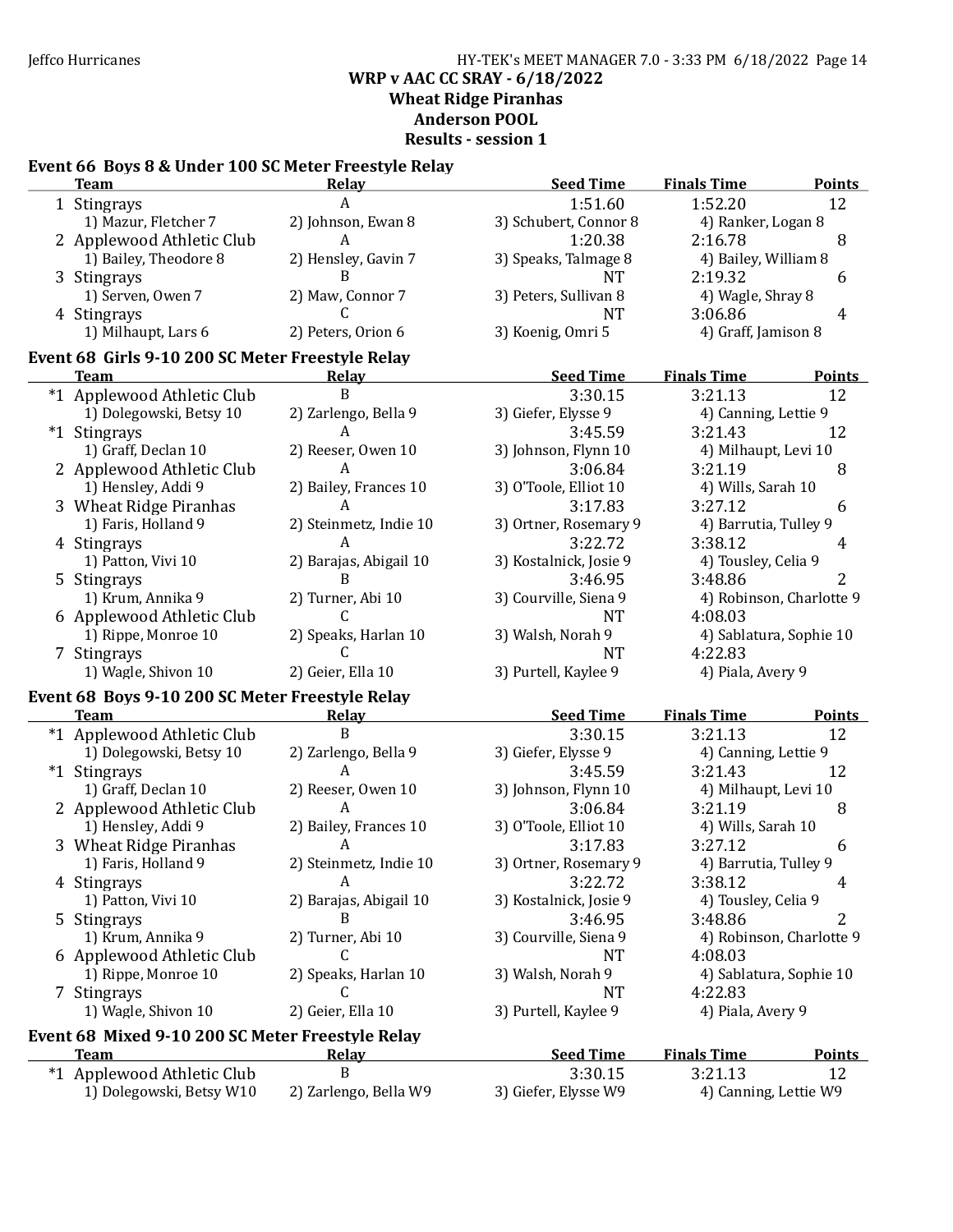#### Jeffco Hurricanes HY-TEK's MEET MANAGER 7.0 - 3:33 PM 6/18/2022 Page 15 WRP v AAC CC SRAY - 6/18/2022 Wheat Ridge Piranhas Anderson POOL Results - session 1

#### (Event 68 Mixed 9-10 200 SC Meter Freestyle Relay)

| <b>Team</b>                                       | <b>Relay</b>                  | <b>Seed Time</b>        | <b>Finals Time</b>        | <b>Points</b> |
|---------------------------------------------------|-------------------------------|-------------------------|---------------------------|---------------|
| *1 Stingrays                                      | A                             | 3:45.59                 | 3:21.43                   | 12            |
| 1) Graff, Declan M10                              | 2) Reeser, Owen M10           | 3) Johnson, Flynn M10   | 4) Milhaupt, Levi M10     |               |
| 2 Applewood Athletic Club                         | A                             | 3:06.84                 | 3:21.19                   | 8             |
| 1) Hensley, Addi W9                               | 2) Bailey, Frances W10        | 3) O'Toole, Elliot W10  | 4) Wills, Sarah W10       |               |
| 3 Wheat Ridge Piranhas                            | A                             | 3:17.83                 | 3:27.12                   | 6             |
| 1) Faris, Holland W9                              | 2) Steinmetz, Indie W10       | 3) Ortner, Rosemary W9  | 4) Barrutia, Tulley W9    |               |
| 4 Stingrays                                       | A                             | 3:22.72                 | 3:38.12                   | 4             |
| 1) Patton, Vivi W10                               | 2) Barajas, Abigail W10       | 3) Kostalnick, Josie W9 | 4) Tousley, Celia W9      |               |
| 5 Stingrays                                       | B                             | 3:46.95                 | 3:48.86                   | 2             |
| 1) Krum, Annika W9                                | 2) Turner, Abi W10            | 3) Courville, Siena W9  | 4) Robinson, Charlotte W9 |               |
| 6 Applewood Athletic Club                         | C                             | <b>NT</b>               | 4:08.03                   |               |
| 1) Rippe, Monroe W10                              | 2) Speaks, Harlan W10         | 3) Walsh, Norah W9      | 4) Sablatura, Sophie W10  |               |
| 7 Stingrays                                       | C                             | <b>NT</b>               | 4:22.83                   |               |
| 1) Wagle, Shivon W10                              | 2) Geier, Ella W10            | 3) Purtell, Kaylee W9   | 4) Piala, Avery W9        |               |
| Event 70 Girls 11-12 200 SC Meter Freestyle Relay |                               |                         |                           |               |
| <b>Team</b>                                       | Relay                         | <b>Seed Time</b>        | <b>Finals Time</b>        | <b>Points</b> |
| *1 Wheat Ridge Piranhas                           | $\overline{A}$                | 2:48.15                 | 2:42.03                   | 12            |
| 1) Brennan, Bridget 12                            | 2) Holmes, Edie 11            | 3) Anderson, Ava 12     | 4) Randall, Olive 12      |               |
| *1 Applewood Athletic Club                        | A                             | 2:45.76                 | 2:55.43                   | 12            |
| 1) Huber, Oliver 12                               | 2) Mac, Carter 12             | 3) Gordon, Jeff 11      | 4) Mason, William 12      |               |
| *2 Applewood Athletic Club                        | A                             | 2:39.26                 | 2:48.07                   | 8             |
| 1) Lamborne, Hannah 11                            | 2) Beeby, Lily 11             | 3) Giefer, Sienna 12    | 4) Lane, Maggie 12        |               |
| *2 Stingrays                                      |                               | 3:24.46                 | 3:28.06                   | 8             |
| 1) Robinson, Chase 11                             | 2) Peters, Gray or Grayson 11 | 3) Pfeifer, Ethan 11    | 4) Howe, Quintin 12       |               |
| *3 Stingrays                                      |                               | 3:09.85                 | 3:15.58                   | 6             |
| 1) Purtell, Ashlee 12                             | 2) Patton, Audrey 12          | 3) Nelson, Reese 11     | 4) Tousley, Taya 11       |               |
| *3 Wheat Ridge Piranhas                           | A                             | 3:27.88                 | 3:33.60                   | 6             |
| 1) Connor, Alessio 12                             | 2) McConnell, Julian 12       | 3) Ortner, Max 11       | 4) Long, Logan 12         |               |
| Event 70 Boys 11-12 200 SC Meter Freestyle Relay  |                               |                         |                           |               |
| <b>Team</b>                                       | <b>Relay</b>                  | <b>Seed Time</b>        | <b>Finals Time</b>        | <b>Points</b> |
| *1 Wheat Ridge Piranhas                           | $\boldsymbol{A}$              | 2:48.15                 | 2:42.03                   | 12            |
| 1) Brennan, Bridget 12                            | 2) Holmes, Edie 11            | 3) Anderson, Ava 12     | 4) Randall, Olive 12      |               |
| *1 Applewood Athletic Club                        | $\boldsymbol{A}$              | 2:45.76                 | 2:55.43                   | 12            |
| 1) Huber, Oliver 12                               | 2) Mac, Carter 12             | 3) Gordon, Jeff 11      | 4) Mason, William 12      |               |
| *2 Applewood Athletic Club                        | A                             | 2:39.26                 | 2:48.07                   | 8             |
| 1) Lamborne, Hannah 11                            | 2) Beeby, Lily 11             | 3) Giefer, Sienna 12    | 4) Lane, Maggie 12        |               |
| *2 Stingrays                                      | A                             | 3:24.46                 | 3:28.06                   | 8             |
| 1) Robinson, Chase 11                             | 2) Peters, Gray or Grayson 11 | 3) Pfeifer, Ethan 11    | 4) Howe, Quintin 12       |               |
| *3 Stingrays                                      | A                             | 3:09.85                 | 3:15.58                   | 6             |
| 1) Purtell, Ashlee 12                             | 2) Patton, Audrey 12          | 3) Nelson, Reese 11     | 4) Tousley, Taya 11       |               |
| *3 Wheat Ridge Piranhas                           | A                             | 3:27.88                 | 3:33.60                   | 6             |
| 1) Connor, Alessio 12                             | 2) McConnell, Julian 12       | 3) Ortner, Max 11       | 4) Long, Logan 12         |               |
| Event 70 Mixed 11-12 200 SC Meter Freestyle Relay |                               |                         |                           |               |
| <b>Team</b>                                       | <b>Relay</b>                  | <b>Seed Time</b>        | <b>Finals Time</b>        | <b>Points</b> |
| *1 Wheat Ridge Piranhas                           | A                             | 2:48.15                 | 2:42.03                   | 12            |
| 1) Brennan, Bridget W12                           | 2) Holmes, Edie W11           | 3) Anderson, Ava W12    | 4) Randall, Olive W12     |               |
| *1 Applewood Athletic Club                        | A                             | 2:45.76                 | 2:55.43                   | 12            |
| 1) Huber, Oliver M12                              | 2) Mac, Carter M12            | 3) Gordon, Jeff M11     | 4) Mason, William M12     |               |
|                                                   |                               |                         |                           |               |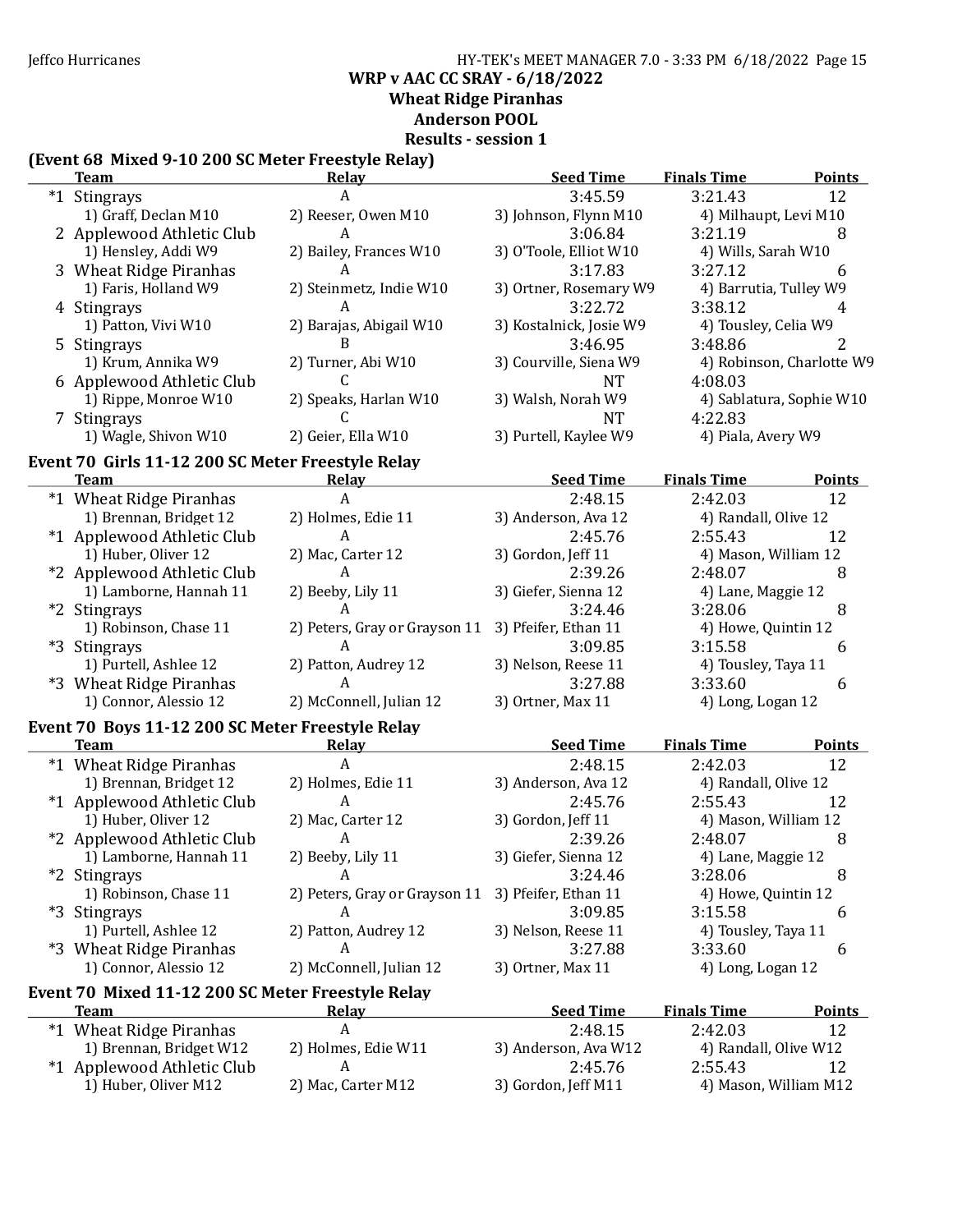Jeffco Hurricanes HY-TEK's MEET MANAGER 7.0 - 3:33 PM 6/18/2022 Page 16 WRP v AAC CC SRAY - 6/18/2022 Wheat Ridge Piranhas Anderson POOL

Results - session 1

# (Event 70 Mixed 11-12 200 SC Meter Freestyle Relay)

| <b>Team</b>                                                                | Relay                                               | <b>Seed Time</b>          | <b>Finals Time</b>             | <b>Points</b>          |
|----------------------------------------------------------------------------|-----------------------------------------------------|---------------------------|--------------------------------|------------------------|
| *2 Applewood Athletic Club                                                 | A                                                   | 2:39.26                   | 2:48.07                        | 8                      |
| 1) Lamborne, Hannah W11                                                    | 2) Beeby, Lily W11                                  | 3) Giefer, Sienna W12     | 4) Lane, Maggie W12            |                        |
| *2 Stingrays                                                               | A                                                   | 3:24.46                   | 3:28.06                        | 8                      |
| 1) Robinson, Chase M11                                                     | 2) Peters, Gray or Grayson M113) Pfeifer, Ethan M11 |                           | 4) Howe, Quintin M12           |                        |
| *3 Stingrays                                                               | A                                                   | 3:09.85                   | 3:15.58                        | 6                      |
| 1) Purtell, Ashlee W12                                                     | 2) Patton, Audrey W12                               | 3) Nelson, Reese W11      | 4) Tousley, Taya W11           |                        |
| *3 Wheat Ridge Piranhas                                                    | A                                                   | 3:27.88                   | 3:33.60                        | 6                      |
| 1) Connor, Alessio M12                                                     | 2) McConnell, Julian M12                            | 3) Ortner, Max M11        | 4) Long, Logan M12             |                        |
| Event 72 Girls 13-14 200 SC Meter Freestyle Relay                          |                                                     |                           |                                |                        |
| <b>Team</b>                                                                | <b>Relay</b>                                        | <b>Seed Time</b>          | <b>Finals Time</b>             | <b>Points</b>          |
| 1 Stingrays                                                                | A                                                   | 2:09.25                   | 2:11.79                        | 12                     |
| 1) Nelson, Riley 13                                                        | 2) Heard, Hanna 13                                  | 3) Slowey, Mia 14         | 4) Dykema, Holly 14            |                        |
| 2 Applewood Athletic Club                                                  | A                                                   | 2:52.37                   | 2:38.03                        | 8                      |
| 1) Giovannetti, Ella 13                                                    | 2) Strafface, Evie 13                               | 3) Mason, Kailey 14       | 4) Beeby, Mia 13               |                        |
| --- Stingrays                                                              | A                                                   | NT                        | X2:53.95                       |                        |
| 1) Mangle, Braden 13                                                       | 2) Cowen, August 14                                 |                           |                                |                        |
| Event 72 Boys 13-14 200 SC Meter Freestyle Relay                           |                                                     |                           |                                |                        |
| <b>Team</b><br>the control of the control of the control of the control of | <b>Relay</b>                                        | <b>Seed Time</b>          | <b>Finals Time</b>             | <b>Points</b>          |
| 1 Stingrays                                                                | A                                                   | 2:09.25                   | 2:11.79                        | 12                     |
| 1) Nelson, Riley 13                                                        | 2) Heard, Hanna 13                                  | 3) Slowey, Mia 14         | 4) Dykema, Holly 14            |                        |
| 2 Applewood Athletic Club                                                  | A                                                   | 2:52.37                   | 2:38.03                        | 8                      |
| 1) Giovannetti, Ella 13                                                    | 2) Strafface, Evie 13                               | 3) Mason, Kailey 14       | 4) Beeby, Mia 13               |                        |
| --- Stingrays                                                              | A                                                   | <b>NT</b>                 | X2:53.95                       |                        |
| 1) Mangle, Braden 13                                                       | 2) Cowen, August 14                                 |                           |                                |                        |
|                                                                            |                                                     |                           |                                |                        |
|                                                                            |                                                     |                           |                                |                        |
| Event 72 Mixed 13-14 200 SC Meter Freestyle Relay<br><b>Team</b>           | <b>Relay</b>                                        | <b>Seed Time</b>          | <b>Finals Time</b>             | <b>Points</b>          |
| 1 Stingrays                                                                | $\mathbf{A}$                                        | 2:09.25                   | 2:11.79                        | 12                     |
| 1) Nelson, Riley W13                                                       | 2) Heard, Hanna W13                                 | 3) Slowey, Mia W14        | 4) Dykema, Holly W14           |                        |
|                                                                            | A                                                   | 2:52.37                   | 2:38.03                        | 8                      |
| 2 Applewood Athletic Club<br>1) Giovannetti, Ella W13                      | 2) Strafface, Evie W13                              | 3) Mason, Kailey W14      | 4) Beeby, Mia W13              |                        |
| --- Stingrays                                                              | A                                                   | <b>NT</b>                 | X2:53.95                       |                        |
| 1) Mangle, Braden M13                                                      | 2) Cowen, August M14                                |                           |                                |                        |
|                                                                            |                                                     |                           |                                |                        |
| Event 74 Women 15-18 200 SC Meter Freestyle Relay<br><b>Team</b>           |                                                     | <b>Seed Time</b>          | <b>Finals Time</b>             | <b>Points</b>          |
|                                                                            | Relay<br>A                                          |                           |                                |                        |
| *1 Stingrays                                                               |                                                     | <b>NT</b>                 | 2:04.70                        | 12                     |
| 1) Charlson, Cael 15                                                       | 2) Ryan, Sam 17<br>A                                | 3) Rutar, Nathan 16       | 4) Seward, Logan 16            |                        |
| *1 Applewood Athletic Club                                                 |                                                     | 2:18.67                   | 2:21.28                        | 12                     |
| 1) Lane, Hannah 17                                                         | 2) May, Olivia 16<br>A                              | 3) Strafface, Ella 17     |                                | 4) Townsend, Kaylyn 18 |
| 2 Wheat Ridge Piranhas                                                     |                                                     | NT                        | 2:33.93                        | 8                      |
| 1) Steinmetz, Isis 15                                                      | 2) Broughton, Jordyn 15                             | 3) Jones, Jazzy 15        | 4) Storey, Erin 15             |                        |
| 3 Stingrays                                                                | A                                                   | NT                        | 2:34.03                        | 6                      |
| 1) Morton, Sydney 15                                                       | 2) Widen, Dakota 17                                 | 3) Nordwald, Sierra 15    | 4) Willis, Tillie 18           |                        |
| 4 Applewood Athletic Club                                                  | B                                                   | NT                        | 2:36.06                        | 4                      |
| 1) Owens, Jackie 15                                                        | 2) Morris, Elsie 17                                 | 3) Toth-Norkett, Chloe 15 | 4) Buckley, Kate 15            |                        |
| Event 74 Men 15-18 200 SC Meter Freestyle Relay                            |                                                     |                           |                                |                        |
| <b>Team</b>                                                                | <b>Relay</b>                                        | <b>Seed Time</b>          | <b>Finals Time</b>             | <b>Points</b>          |
| *1 Stingrays<br>1) Charlson, Cael 15                                       | A<br>2) Ryan, Sam 17                                | NT<br>3) Rutar, Nathan 16 | 2:04.70<br>4) Seward, Logan 16 | 12                     |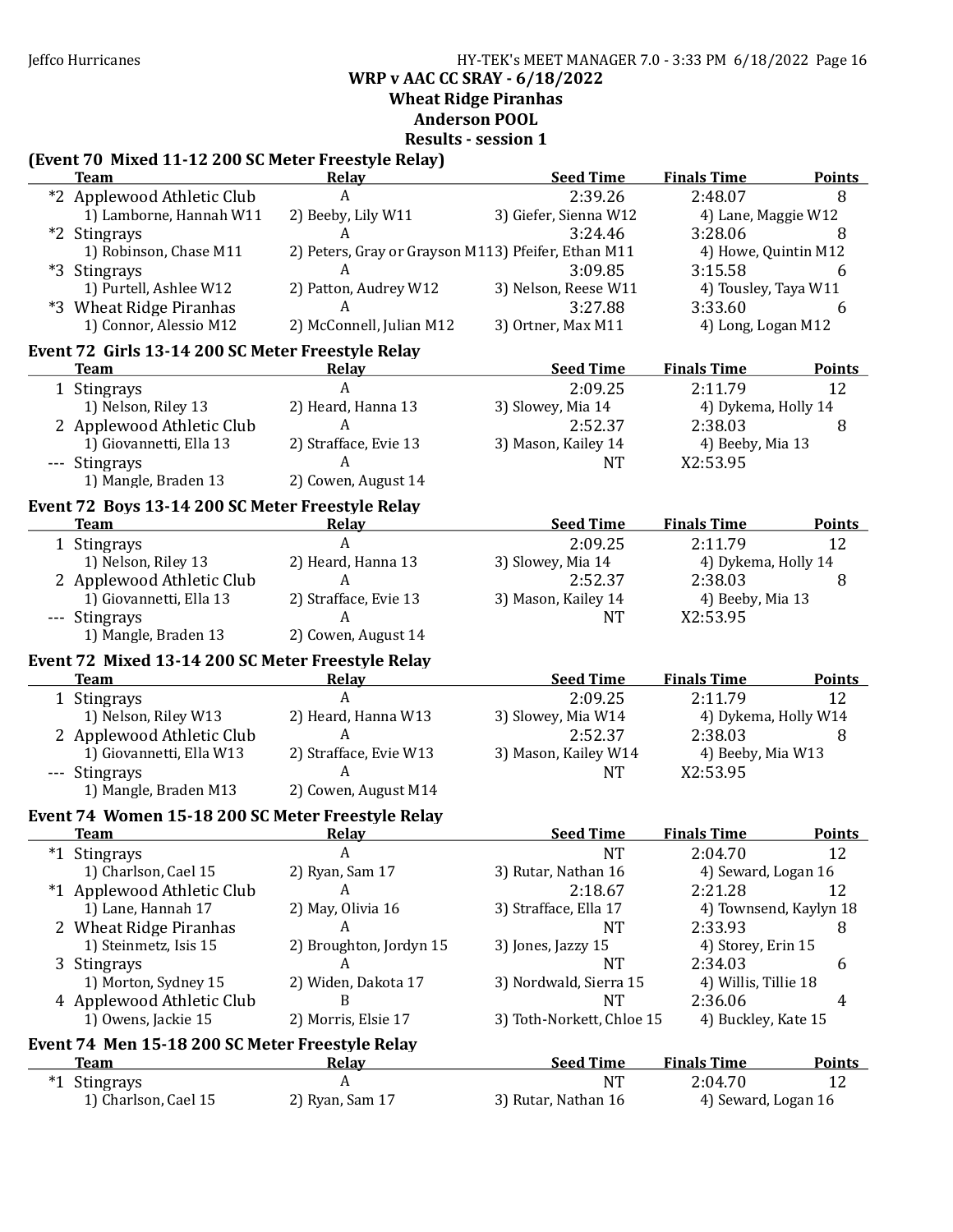Jeffco Hurricanes HY-TEK's MEET MANAGER 7.0 - 3:33 PM 6/18/2022 Page 17 WRP v AAC CC SRAY - 6/18/2022 Wheat Ridge Piranhas

### Anderson POOL

Results - session 1

# (Event 74 Men 15-18 200 SC Meter Freestyle Relay)

|     | <b>Team</b>                                                 | Relay                    | <b>Seed Time</b>           | <b>Finals Time</b>    | <b>Points</b>           |
|-----|-------------------------------------------------------------|--------------------------|----------------------------|-----------------------|-------------------------|
|     | *1 Applewood Athletic Club                                  | A                        | 2:18.67                    | 2:21.28               | 12                      |
|     | 1) Lane, Hannah 17                                          | 2) May, Olivia 16        | 3) Strafface, Ella 17      |                       | 4) Townsend, Kaylyn 18  |
|     | 2 Wheat Ridge Piranhas                                      | A                        | <b>NT</b>                  | 2:33.93               | 8                       |
|     | 1) Steinmetz, Isis 15                                       | 2) Broughton, Jordyn 15  | 3) Jones, Jazzy 15         | 4) Storey, Erin 15    |                         |
|     | 3 Stingrays                                                 | A                        | <b>NT</b>                  | 2:34.03               | 6                       |
|     | 1) Morton, Sydney 15                                        | 2) Widen, Dakota 17      | 3) Nordwald, Sierra 15     | 4) Willis, Tillie 18  |                         |
|     | 4 Applewood Athletic Club                                   | B                        | <b>NT</b>                  | 2:36.06               | 4                       |
|     | 1) Owens, Jackie 15                                         | 2) Morris, Elsie 17      | 3) Toth-Norkett, Chloe 15  | 4) Buckley, Kate 15   |                         |
|     | Event 74 Mixed 15-18 200 SC Meter Freestyle Relay           |                          |                            |                       |                         |
|     | <b>Team</b>                                                 | <b>Relay</b>             | <b>Seed Time</b>           | <b>Finals Time</b>    | <b>Points</b>           |
|     | *1 Stingrays                                                | Α                        | <b>NT</b>                  | 2:04.70               | 12                      |
|     | 1) Charlson, Cael M15                                       | 2) Ryan, Sam M17         | 3) Rutar, Nathan M16       | 4) Seward, Logan M16  |                         |
|     | *1 Applewood Athletic Club                                  | A                        | 2:18.67                    | 2:21.28               | 12                      |
|     | 1) Lane, Hannah W17                                         | 2) May, Olivia W16       | 3) Strafface, Ella W17     |                       | 4) Townsend, Kaylyn W18 |
|     | 2 Wheat Ridge Piranhas                                      | A                        | <b>NT</b>                  | 2:33.93               | 8                       |
|     | 1) Steinmetz, Isis W15                                      | 2) Broughton, Jordyn W15 | 3) Jones, Jazzy W15        | 4) Storey, Erin W15   |                         |
|     | 3 Stingrays                                                 | A                        | NT                         | 2:34.03               | 6                       |
|     | 1) Morton, Sydney W15                                       | 2) Widen, Dakota W17     | 3) Nordwald, Sierra W15    | 4) Willis, Tillie W18 |                         |
|     | 4 Applewood Athletic Club                                   | B                        | <b>NT</b>                  | 2:36.06               | 4                       |
|     | 1) Owens, Jackie W15                                        | 2) Morris, Elsie W17     | 3) Toth-Norkett, Chloe W15 | 4) Buckley, Kate W15  |                         |
|     | Event 75 Girls 8 & Under 25 SC Meter Breaststroke           |                          |                            |                       |                         |
|     | <b>Name</b>                                                 | Age Team                 | <b>Seed Time</b>           | <b>Finals Time</b>    | <b>Points</b>           |
|     | 1 Barajas, Eva                                              | 7 Stingrays              | 50.72                      | 42.96                 | 6                       |
|     | --- Reeser, June                                            | 8 Stingrays              | 43.16                      | X38.35                |                         |
|     | --- Wuich, Julia                                            | 8 Stingrays              | 51.57                      | X48.63                |                         |
|     | Turner, Siena                                               | 8 Stingrays              | 47.12                      | <b>XDQ</b>            |                         |
|     | Wuich, Grace                                                | 7 Stingrays              | <b>NT</b>                  | <b>XDQ</b>            |                         |
|     |                                                             |                          |                            |                       |                         |
|     | Piala, Zoe                                                  | 7 Stingrays              | 52.20                      | <b>XDQ</b>            |                         |
|     | Dworak, Corra                                               | 6 Stingrays              | 2:12.80                    | DQ                    |                         |
| --- | Ranker, Liliana                                             | 6 Stingrays              | 1:20.01                    | DQ                    |                         |
|     | Event 76 Boys 8 & Under 25 SC Meter Breaststroke            |                          |                            |                       |                         |
|     | <b>Name</b>                                                 | Age Team                 | <b>Seed Time</b>           | <b>Finals Time</b>    | <b>Points</b>           |
|     | 1 Mazur, Fletcher                                           | 7 Stingrays              | 34.29                      | 31.00                 | 6                       |
|     | 2 Kosick, Aidan                                             | 8 Stingrays              | 32.71                      | 33.64                 | 4                       |
|     | 3 Johnson, Ewan                                             | 8 Stingrays              | 53.55                      | 39.61                 | 3                       |
|     | 4 Hubner, Elliott                                           | 7 Wheat Ridge Piranhas   | 1:02.99                    | 49.17                 | $\overline{c}$          |
|     | 5 Wagle, Shray                                              | 8 Stingrays              | <b>NT</b>                  | 1:08.27               | $\mathbf 1$             |
|     | Ranker, Logan                                               | 8 Stingrays              | 37.39                      | X34.41                |                         |
|     | Schubert, Connor                                            | 8 Stingrays              | 43.36                      | X44.72                |                         |
|     | Maw, Connor                                                 | Stingrays<br>7           | <b>NT</b>                  | DQ                    |                         |
|     | Peters, Orion                                               | Stingrays                | 1:20.03                    | DQ                    |                         |
|     | Blake, Ellis                                                | Stingrays<br>8           | <b>NT</b>                  | DQ                    |                         |
| --- | Graff, Jamison                                              | 8 Stingrays              | 39.27                      | DQ                    |                         |
|     |                                                             |                          |                            |                       |                         |
|     | Event 77 Girls 9-10 50 SC Meter Breaststroke<br><b>Name</b> |                          | <b>Seed Time</b>           | <b>Finals Time</b>    |                         |
|     |                                                             | Age Team                 |                            |                       | <b>Points</b>           |
|     | 1 Barrutia, Tulley                                          | 9 Wheat Ridge Piranhas   | 50.99                      | 57.24                 | 6                       |
|     | 2 Robinson, Charlotte                                       | 9 Stingrays              | 1:00.82                    | 1:02.03               | 4                       |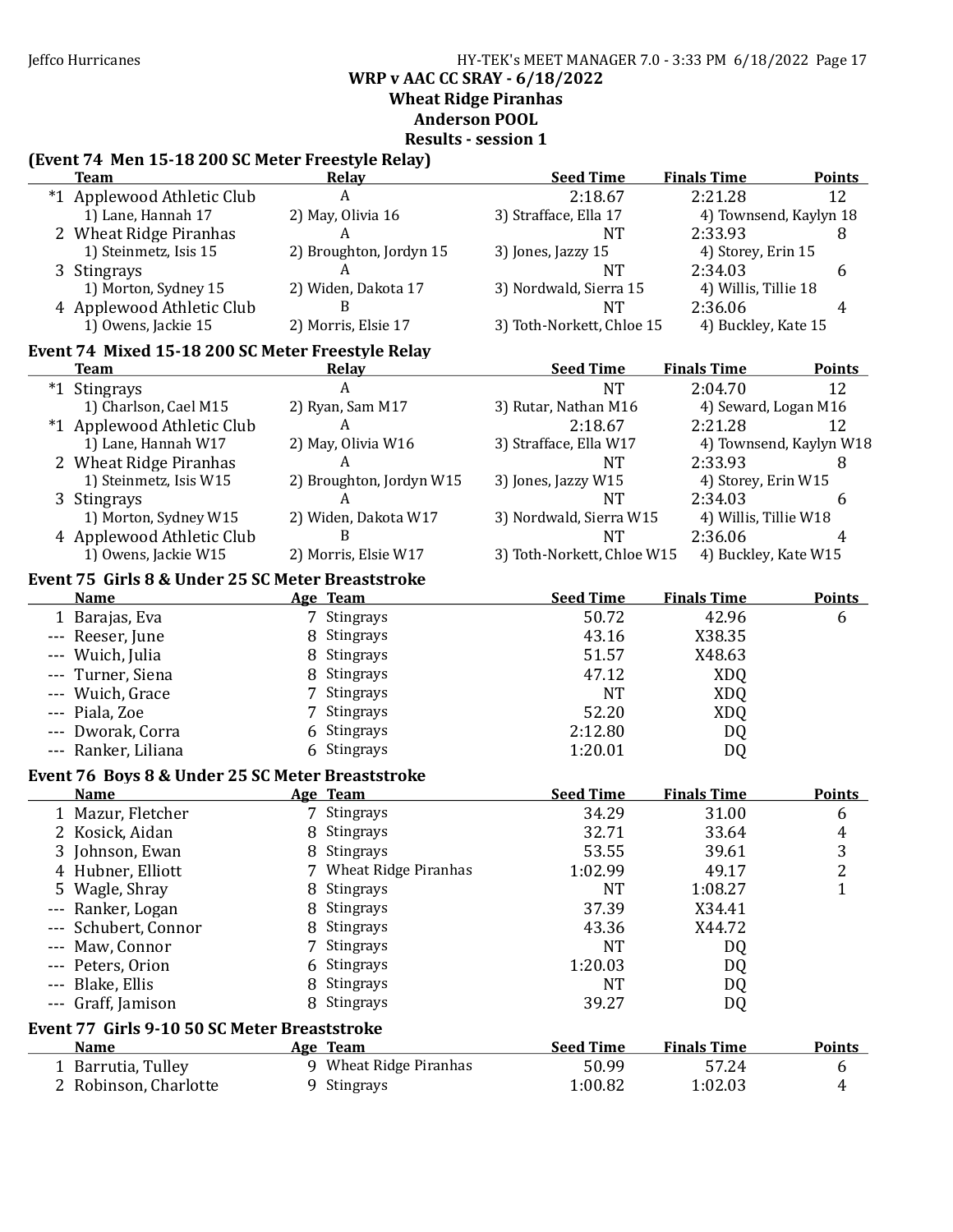### Jeffco Hurricanes HY-TEK's MEET MANAGER 7.0 - 3:33 PM 6/18/2022 Page 18 WRP v AAC CC SRAY - 6/18/2022 Wheat Ridge Piranhas Anderson POOL Results - session 1

# (Event 77 Girls 9-10 50 SC Meter Breaststroke)

|       | <b>Name</b>                                   |    | Age Team                   | <b>Seed Time</b> | <b>Finals Time</b> | <b>Points</b>  |
|-------|-----------------------------------------------|----|----------------------------|------------------|--------------------|----------------|
|       | 3 Cannon, Willow                              |    | 9 Stingrays                | 1:16.64          | 1:04.26            | 3              |
|       | 4 Wills, Sarah                                |    | 10 Applewood Athletic Club | 1:05.33          | 1:04.44            | $\overline{2}$ |
| 5     | Faris, Holland                                |    | 9 Wheat Ridge Piranhas     | 57.99            | 1:04.66            | $\mathbf{1}$   |
| 6     | Canning, Lettie                               |    | 9 Applewood Athletic Club  | 1:08.01          | 1:05.84            |                |
|       | 7 Bond, Morgan                                |    | 9 Applewood Athletic Club  | 1:08.90          | 1:06.58            |                |
|       | 8 Piala, Avery                                |    | 9 Stingrays                | 1:03.12          | 1:07.09            |                |
| 9     | Dolegowski, Betsy                             |    | 10 Applewood Athletic Club | 1:05.41          | 1:07.61            |                |
|       | 10 Giefer, Elysse                             |    | 9 Applewood Athletic Club  | 1:02.80          | 1:09.14            |                |
|       | 11 Bailey, Frances                            |    | 10 Applewood Athletic Club | <b>NT</b>        | 1:09.47            |                |
| 12    | Speaks, Harlan                                |    | 10 Applewood Athletic Club | <b>NT</b>        | 1:11.09            |                |
|       | 13 Turner, Abi                                |    | 10 Stingrays               | 1:20.59          | 1:15.80            |                |
|       | 14 Courville, Siena                           |    | 9 Stingrays                | 1:12.96          | 1:16.45            |                |
|       | 15 Steinmetz, Indie                           |    | 10 Wheat Ridge Piranhas    | 1:26.17          | 1:20.44            |                |
|       | 16 Rippe, Monroe                              |    | 10 Applewood Athletic Club | 1:16.00          | 1:20.87            |                |
|       | 17 Purtell, Kaylee                            |    | 9 Stingrays                | <b>NT</b>        | 1:26.02            |                |
|       | 18 Sablatura, Sophie                          |    | 10 Applewood Athletic Club | <b>NT</b>        | 1:37.19            |                |
|       | --- Kostalnick, Josie                         |    | 9 Stingrays                | <b>NT</b>        | X1:16.63           |                |
|       | --- Walsh, Norah                              |    | 9 Applewood Athletic Club  | <b>NT</b>        | DQ                 |                |
|       | --- May, Claire                               |    | 10 Applewood Athletic Club | <b>NT</b>        | DQ                 |                |
|       | --- Huber, Lucy                               |    | 10 Applewood Athletic Club | <b>NT</b>        | DQ                 |                |
|       | --- Wagle, Shivon                             |    | 10 Stingrays               | <b>NT</b>        | DQ                 |                |
|       | --- Miller, Journey                           |    | 9 Applewood Athletic Club  | <b>NT</b>        | DQ                 |                |
|       | --- Geier, Ella                               |    | 10 Stingrays               | <b>NT</b>        | DQ                 |                |
|       | --- Haubner, Keira                            |    | 9 Candelas Cyclones-CO     | <b>NT</b>        | DQ                 |                |
|       | --- Barajas, Abigail                          |    | 10 Stingrays               | 1:25.28          | DQ                 |                |
|       | Event 78 Boys 9-10 50 SC Meter Breaststroke   |    |                            |                  |                    |                |
|       | <b>Name</b>                                   |    | Age Team                   | <b>Seed Time</b> | <b>Finals Time</b> | <b>Points</b>  |
|       | 1 Biesiada, Max                               |    | 10 Wheat Ridge Piranhas    | 1:02.37          | 1:00.20            | 6              |
|       | 2 Reeser, Owen                                |    | 10 Stingrays               | 1:04.72          | 1:06.59            | 4              |
|       | 3 Johnson, Flynn                              |    | 10 Stingrays               | 1:16.40          | 1:12.33            | 3              |
|       | 4 Kiesewetter, Jonah                          |    | 10 Candelas Cyclones-CO    | NT               | 1:13.06            | 2              |
|       | 5 Kosick, Adam                                |    | 10 Stingrays               | 1:07.51          | 1:14.45            | $\mathbf{1}$   |
|       | --- Milhaupt, Levi                            |    | 10 Stingrays               | 1:18.64          | X1:09.78           |                |
|       |                                               |    |                            |                  |                    |                |
|       | Event 79 Girls 11-12 50 SC Meter Breaststroke |    |                            |                  |                    |                |
|       | <b>Name</b>                                   |    | <b>Age Team</b>            | <b>Seed Time</b> | <b>Finals Time</b> | <b>Points</b>  |
|       | 1 Randall, Olive                              |    | 12 Wheat Ridge Piranhas    | 49.66            | 48.49              | 6              |
|       | 2 Brennan, Bridget                            |    | 12 Wheat Ridge Piranhas    | 54.76            | 50.72              | $\overline{4}$ |
|       | 3 Nelson, Reese                               | 11 | Stingrays                  | 53.45            | 52.29              | 3              |
|       | 4 Lane, Maggie                                |    | 12 Applewood Athletic Club | <b>NT</b>        | 53.04              | 2              |
| 5.    | Lamborne, Hannah                              | 11 | Applewood Athletic Club    | 58.93            | 54.61              | $\mathbf{1}$   |
|       | 6 Giefer, Sienna                              |    | 12 Applewood Athletic Club | 56.30            | 56.08              |                |
| 7.    | Beeby, Lily                                   |    | 11 Applewood Athletic Club | <b>NT</b>        | 57.30              |                |
|       | 8 Purtell, Ashlee                             |    | 12 Stingrays               | 1:01.40          | 1:00.90            |                |
| 9     | Martin, Madeline                              | 11 | Candelas Cyclones-CO       | NT               | 1:08.62            |                |
| 10    | Taylor, Zinnia                                |    | 11 Wheat Ridge Piranhas    | NT               | 1:23.62            |                |
|       | 11 Park-Friend, Rosemary                      |    | 11 Wheat Ridge Piranhas    | <b>NT</b>        | 1:28.69            |                |
| ---   | Tousley, Taya                                 | 11 | Stingrays                  | 51.44            | X52.12             |                |
| $---$ | Linse, Ella                                   |    | 12 Applewood Athletic Club | <b>NT</b>        | DQ                 |                |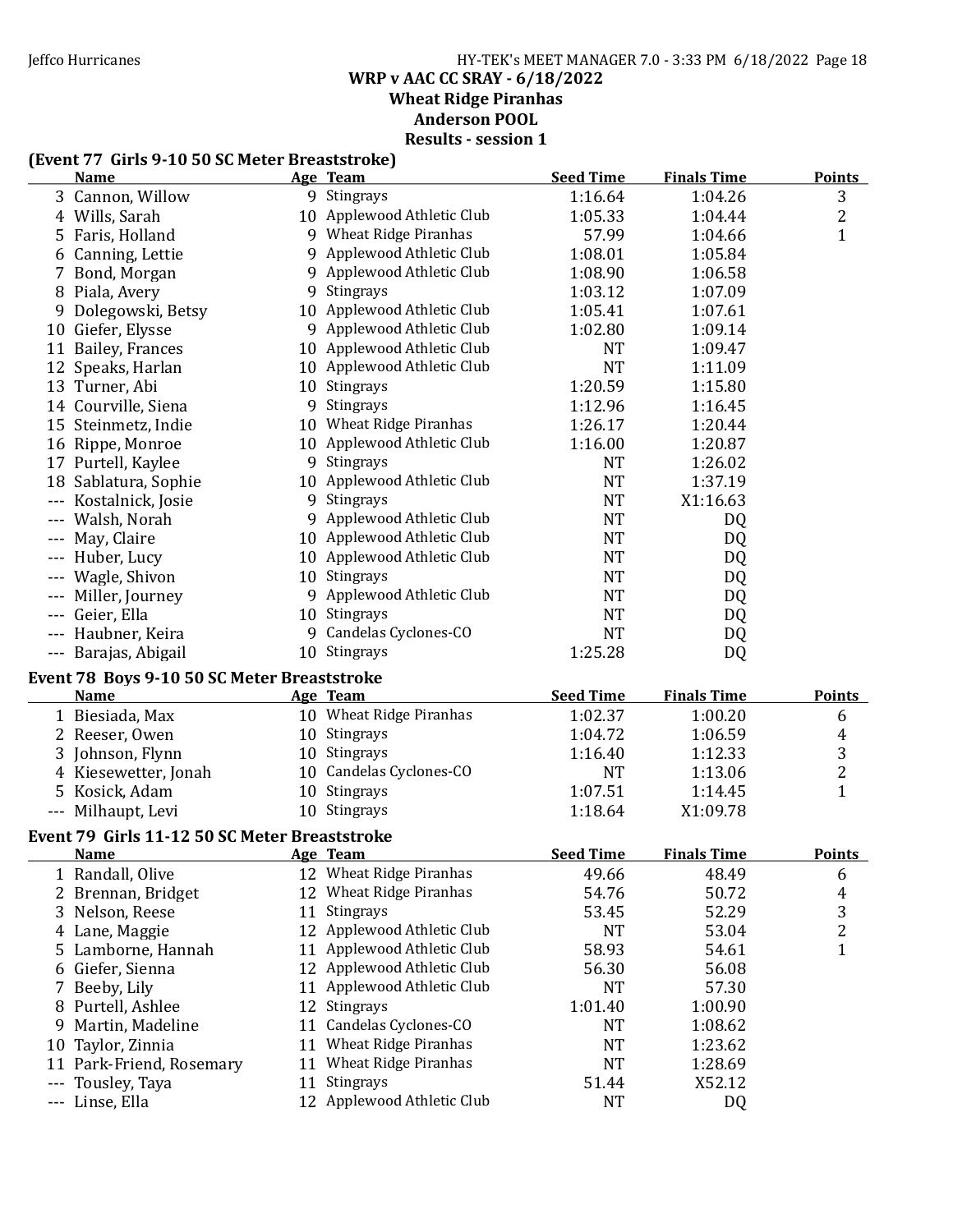Jeffco Hurricanes HY-TEK's MEET MANAGER 7.0 - 3:33 PM 6/18/2022 Page 19 WRP v AAC CC SRAY - 6/18/2022 Wheat Ridge Piranhas Anderson POOL

| (Event 79 Girls 11-12 50 SC Meter Breaststroke)             |   |                            |                  |                    |                |
|-------------------------------------------------------------|---|----------------------------|------------------|--------------------|----------------|
| <b>Name</b>                                                 |   | Age Team                   | <b>Seed Time</b> | <b>Finals Time</b> | <b>Points</b>  |
| --- Walsh, Maya                                             |   | 12 Applewood Athletic Club | <b>NT</b>        | DQ                 |                |
| Event 80 Boys 11-12 50 SC Meter Breaststroke<br><b>Name</b> |   |                            | <b>Seed Time</b> | <b>Finals Time</b> | <b>Points</b>  |
|                                                             |   | Age Team<br>12 Stingrays   |                  | 49.02              |                |
| 1 Howe, Quintin                                             |   |                            | 49.27            |                    | 6              |
| 2 Robinson, Chase                                           |   | 11 Stingrays               | 57.16            | 53.27              | 4              |
| 3 Mason, Charlie                                            |   | 11 Applewood Athletic Club | 1:02.97          | 57.89              | 3              |
| 4 Gordon, Jeff                                              |   | 11 Applewood Athletic Club | 57.88            | 57.93              | $\overline{c}$ |
| 5 Ortner, Max                                               |   | 11 Wheat Ridge Piranhas    | 1:04.63          | 1:00.55            | $\mathbf{1}$   |
| 6 Stossel, Luke                                             |   | 12 Wheat Ridge Piranhas    | <b>NT</b>        | 1:03.27            |                |
| 7 DiGiacomo, Jack                                           |   | 11 Candelas Cyclones-CO    | <b>NT</b>        | 1:24.39            |                |
| 8 Connor, Alessio                                           |   | 12 Wheat Ridge Piranhas    | 1:28.68          | 1:27.57            |                |
| --- Peters, Gray or Grayson                                 |   | 11 Stingrays               | 1:17.01          | DQ                 |                |
| Event 81 Girls 13-14 100 SC Meter Breaststroke              |   |                            |                  |                    |                |
| Name                                                        |   | Age Team                   | <b>Seed Time</b> | <b>Finals Time</b> | <b>Points</b>  |
| 1 Mason, Kailey                                             |   | 14 Applewood Athletic Club | 1:52.73          | 1:44.81            | 6              |
| 2 Nelson, Riley                                             |   | 13 Stingrays               | 1:54.38          | 1:52.33            | 4              |
| 3 Steinmetz, Amelie                                         |   | 13 Wheat Ridge Piranhas    | 1:53.77          | 1:55.06            | 3              |
| 4 Purtell, Emilee                                           |   | 14 Stingrays               | 2:28.55          | 2:23.89            | $\overline{2}$ |
| --- Jackson, Elleana                                        |   | 14 Candelas Cyclones-CO    | <b>NT</b>        | DQ                 |                |
| Event 83 Women 15-16 100 SC Meter Breaststroke              |   |                            |                  |                    |                |
| <b>Name</b>                                                 |   | Age Team                   | <b>Seed Time</b> | <b>Finals Time</b> | <b>Points</b>  |
| 1 May, Olivia                                               |   | 16 Applewood Athletic Club | 1:39.81          | 1:41.56            | 6              |
| 2 Steinmetz, Isis                                           |   | 15 Wheat Ridge Piranhas    | 1:43.19          | 1:42.07            | 4              |
| 3 Toth-Norkett, Chloe                                       |   | 15 Applewood Athletic Club | 1:50.11          | 1:45.63            | 3              |
| 4 Buckley, Kate                                             |   | 15 Applewood Athletic Club | <b>NT</b>        | 1:54.47            | $\overline{c}$ |
| 5 Morton, Sydney                                            |   | 15 Stingrays               | 2:05.70          | 1:55.46            | $\mathbf{1}$   |
| 6 Baxter, Joslin                                            |   | 15 Applewood Athletic Club | <b>NT</b>        | 2:21.46            |                |
| Event 87 Girls 8 & Under 50 SC Meter Freestyle              |   |                            |                  |                    |                |
| <b>Name</b>                                                 |   | Age Team                   | <b>Seed Time</b> | <b>Finals Time</b> | <b>Points</b>  |
| 1 Zimmerman, Kya                                            |   | 8 Wheat Ridge Piranhas     | 47.87            | 50.84              | 6              |
| 2 Toffolo, Henley                                           |   | 7 Applewood Athletic Club  | <b>NT</b>        | 1:04.47            | 4              |
| 3 Reeser, June                                              |   | 8 Stingrays                | 1:06.93          | 1:08.31            | 3              |
| 4 Turner, Siena                                             | 8 | Stingrays                  | 1:21.53          | 1:08.61            | $\overline{c}$ |
| 5 Barajas, Eva                                              |   | 7 Stingrays                | 1:17.89          | 1:13.50            | $\mathbf{1}$   |
|                                                             |   | 8 Stingrays                | 1:14.21          |                    |                |
| 6 Wuich, Julia                                              |   | 7 Candelas Cyclones-CO     |                  | 1:13.84            |                |
| 7 Sassen, Tatum                                             | 7 | Stingrays                  | <b>NT</b>        | 1:17.64            |                |
| 8 Wuich, Grace                                              |   |                            | 1:25.95          | 1:18.35            |                |
| 9 Panigutti, Gracyn                                         |   | 7 Candelas Cyclones-CO     | <b>NT</b>        | 1:18.40            |                |
| 10 Piala, Zoe                                               | 7 | Stingrays                  | 1:22.28          | 1:21.02            |                |
| 11 Cazier, Macey                                            | 8 | Candelas Cyclones-CO       | <b>NT</b>        | 2:03.16            |                |
| Event 88 Boys 8 & Under 50 SC Meter Freestyle               |   |                            |                  |                    |                |
| <b>Name</b>                                                 |   | Age Team                   | <b>Seed Time</b> | <b>Finals Time</b> | <b>Points</b>  |
| 1 Bailey, William                                           |   | 8 Applewood Athletic Club  | <b>NT</b>        | 55.25              | 6              |
| 2 Mazur, Fletcher                                           |   | 7 Stingrays                | 1:03.76          | 1:01.79            | 4              |
| 3 Schubert, Connor                                          | 8 | Stingrays                  | 1:04.53          | 1:02.47            | 3              |
| 4 Serven, Owen                                              |   | 7 Stingrays                | <b>NT</b>        | 1:05.96            | 2              |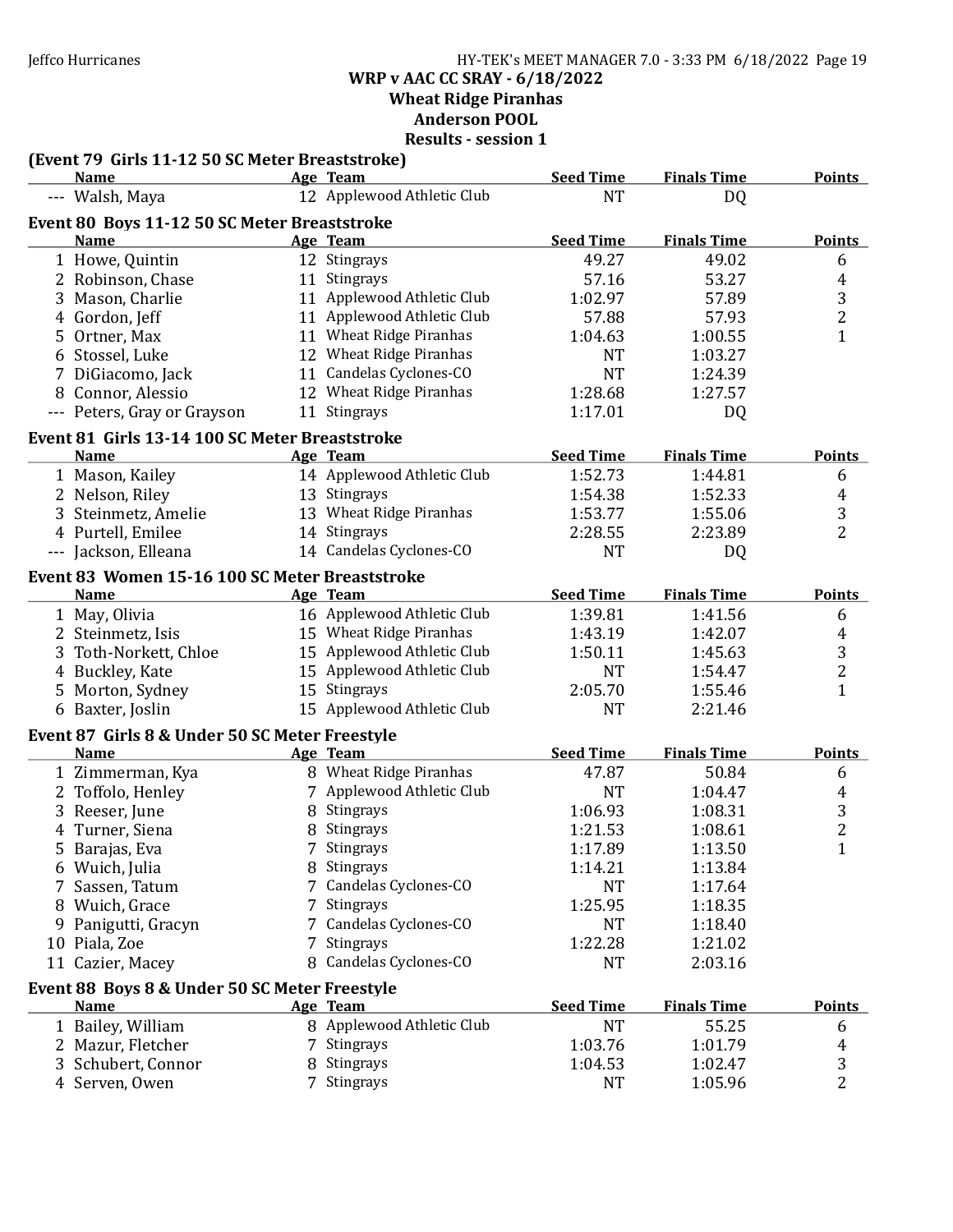Jeffco Hurricanes HY-TEK's MEET MANAGER 7.0 - 3:33 PM 6/18/2022 Page 20 WRP v AAC CC SRAY - 6/18/2022

Wheat Ridge Piranhas

Anderson POOL

|   | (Event 88 Boys 8 & Under 50 SC Meter Freestyle)            |                                            |                  |                    |                |
|---|------------------------------------------------------------|--------------------------------------------|------------------|--------------------|----------------|
|   | <b>Name</b>                                                | Age Team                                   | <b>Seed Time</b> | <b>Finals Time</b> | <b>Points</b>  |
|   | 5 Speaks, Talmage                                          | 8 Applewood Athletic Club                  | 1:21.58          | 1:10.00            | $\mathbf{1}$   |
|   | 6 Ranker, Logan                                            | 8 Stingrays                                | 2:49.04          | 1:20.67            |                |
|   | 7 Hubner, Elliott                                          | 7 Wheat Ridge Piranhas                     | 1:50.22          | 1:22.81            |                |
|   | 8 Peters, Sullivan                                         | 8 Stingrays                                | <b>NT</b>        | 1:49.89            |                |
|   | Event 89 Girls 9-10 100 SC Meter Freestyle                 |                                            |                  |                    |                |
|   | <b>Name</b>                                                | Age Team                                   | <b>Seed Time</b> | <b>Finals Time</b> | <b>Points</b>  |
|   | 1 O'Toole, Elliot                                          | 10 Applewood Athletic Club                 | <b>NT</b>        | 59.09              | 6              |
|   | 2 Barrutia, Tulley                                         | 9 Wheat Ridge Piranhas                     | 1:40.99          | 1:51.41            | $\overline{4}$ |
|   | 3 Ortner, Rosemary                                         | 9 Wheat Ridge Piranhas                     | <b>NT</b>        | 1:55.21            | 3              |
|   | 4 Zarlengo, Bella                                          | 9 Applewood Athletic Club                  | <b>NT</b>        | 1:57.14            | $\overline{2}$ |
|   | 5 Speaks, Harlan                                           | 10 Applewood Athletic Club                 | <b>NT</b>        | 2:02.47            | $\mathbf{1}$   |
|   | 6 Sassen, Tyler                                            | 9 Candelas Cyclones-CO                     | <b>NT</b>        | 2:05.27            |                |
|   | 7 Bond, Morgan                                             | 9 Applewood Athletic Club                  | <b>NT</b>        | 2:10.76            |                |
|   | 8 Sablatura, Sophie                                        | 10 Applewood Athletic Club                 | <b>NT</b>        | 2:36.32            |                |
|   | --- Dolegowski, Betsy                                      | 10 Applewood Athletic Club                 | 2:01.22          | X2:02.72           |                |
|   | --- Purtell, Kaylee                                        | 9 Stingrays                                | 2:45.58          | DQ                 |                |
|   | Event 90 Boys 9-10 100 SC Meter Freestyle                  |                                            |                  |                    |                |
|   | <b>Name</b>                                                | Age Team                                   | <b>Seed Time</b> | <b>Finals Time</b> | <b>Points</b>  |
|   | 1 Singer, Jack                                             | 10 Wheat Ridge Piranhas                    | 1:29.69          | 1:35.22            | 6              |
|   | 2 Graff, Declan                                            | 10 Stingrays                               | <b>NT</b>        | 1:58.24            | 4              |
|   | 3 Kiesewetter, Jonah                                       | 10 Candelas Cyclones-CO                    | <b>NT</b>        | 2:01.87            | 3              |
|   | 4 Johnson, Flynn                                           | 10 Stingrays                               | 2:18.59          | 2:23.00            | $\overline{2}$ |
|   | Event 92 Girls 11-12 100 SC Meter Freestyle                |                                            |                  |                    |                |
|   | <b>Name</b>                                                | Age Team                                   | <b>Seed Time</b> | <b>Finals Time</b> | <b>Points</b>  |
|   | 1 Anderson, Ava                                            | 12 Wheat Ridge Piranhas                    | 1:43.22          | 1:37.19            | 6              |
|   | 2 Purtell, Ashlee                                          | 12 Stingrays                               | 2:02.14          | 2:01.81            | $\overline{4}$ |
|   | 3 Taylor, Zinnia                                           | 11 Wheat Ridge Piranhas                    | <b>NT</b>        | 2:09.13            | 3              |
|   | Event 92 Boys 11-12 100 SC Meter Freestyle                 |                                            |                  |                    |                |
|   | <b>Name</b>                                                | Age Team                                   | <b>Seed Time</b> | <b>Finals Time</b> | <b>Points</b>  |
|   | 1 Mason, William                                           | 12 Applewood Athletic Club                 | 3:42.33          | 1:30.89            | 6              |
|   | 2 Mac, Carter                                              | 12 Applewood Athletic Club                 | 1:47.93          | 1:48.62            | 4              |
|   | 3 Mason, Charlie                                           | 11 Applewood Athletic Club                 | <b>NT</b>        | 1:56.98            | 3              |
|   | 4 Ortner, Max                                              | 11 Wheat Ridge Piranhas                    | <b>NT</b>        | 2:06.84            | $\overline{2}$ |
|   | 5 McConnell, Julian                                        | 12 Wheat Ridge Piranhas                    | 2:28.64          | 2:24.41            | $\mathbf{1}$   |
|   |                                                            |                                            |                  |                    |                |
|   | Event 93 Girls 13-14 100 SC Meter Freestyle<br><b>Name</b> | Age Team                                   | <b>Seed Time</b> | <b>Finals Time</b> | <b>Points</b>  |
|   |                                                            |                                            | 1:16.46          | 1:14.82            |                |
|   | 1 Slowey, Mia                                              | 14 Stingrays                               | 1:18.13          |                    | 6              |
|   | 2 Nelson, Riley                                            | 13 Stingrays<br>14 Applewood Athletic Club |                  | 1:16.97            | $\overline{4}$ |
|   | 3 Mason, Kailey                                            |                                            | 1:28.22          | 1:19.55            | 3              |
|   | 4 Beeby, Mia                                               | 13 Applewood Athletic Club                 | 1:24.92          | 1:24.84            | $\overline{c}$ |
|   | 5 Charlson, Claire                                         | 13 Stingrays                               | 2:16.36          | 1:26.57            | $\mathbf{1}$   |
|   | 6 Paliga, Alexis                                           | 14 Stingrays                               | 1:44.63          | 1:27.58            |                |
|   | 7 Steinmetz, Amelie                                        | 13 Wheat Ridge Piranhas                    | 1:29.52          | 1:29.26            |                |
|   | 8 Giovannetti, Ella                                        | 13 Applewood Athletic Club                 | 1:32.79          | 1:31.65            |                |
| 9 | Strafface, Evie                                            | 13 Applewood Athletic Club                 | 1:54.94          | 1:42.74            |                |
|   | 10 Grob, Jackie                                            | 14 Stingrays                               | 1:43.55          | 1:51.30            |                |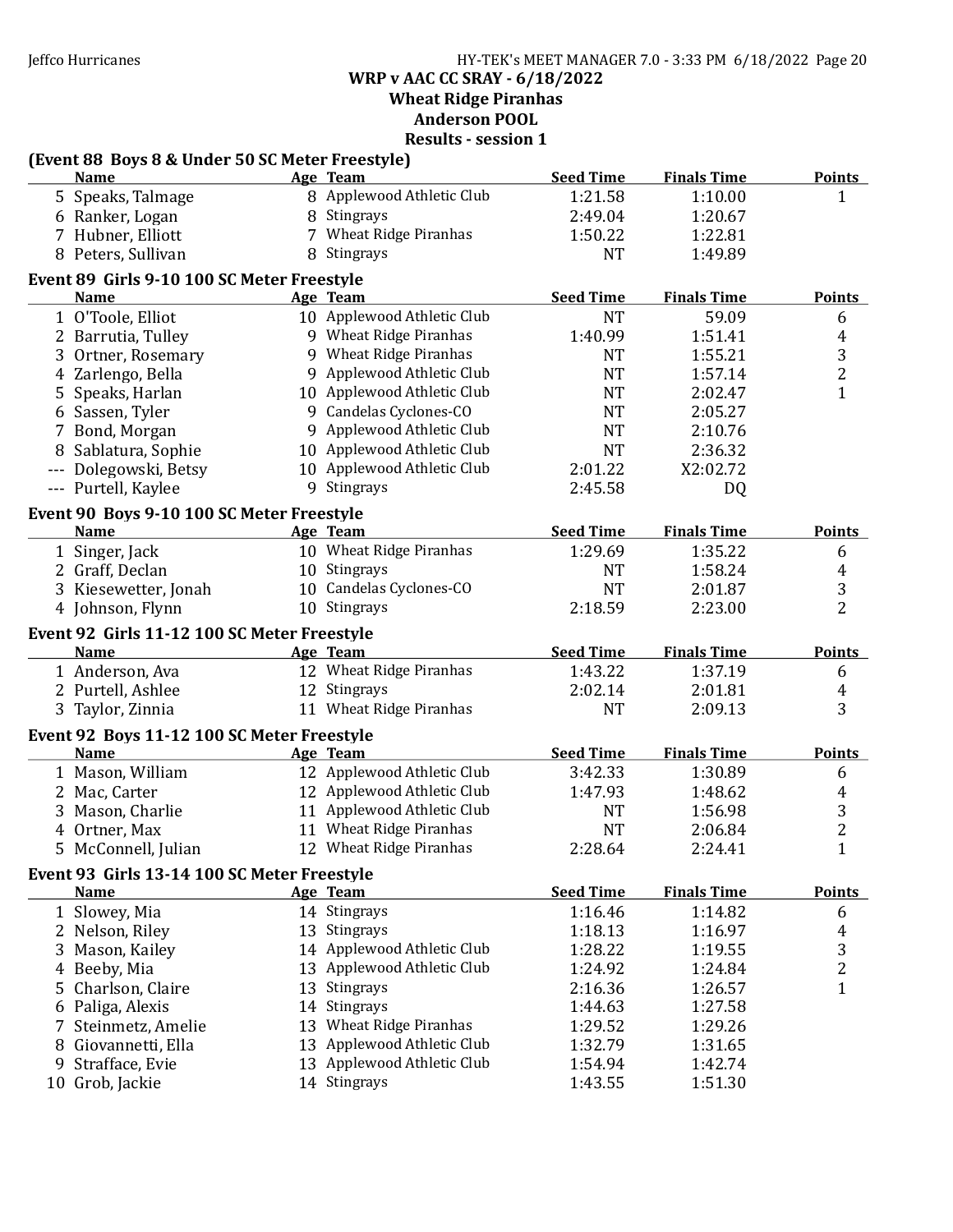Jeffco Hurricanes HY-TEK's MEET MANAGER 7.0 - 3:33 PM 6/18/2022 Page 21 WRP v AAC CC SRAY - 6/18/2022 Wheat Ridge Piranhas Anderson POOL

| (Event 93 Girls 13-14 100 SC Meter Freestyle) |    |                            |                  |                    |                |
|-----------------------------------------------|----|----------------------------|------------------|--------------------|----------------|
| <b>Name</b>                                   |    | Age Team                   | <b>Seed Time</b> | <b>Finals Time</b> | <b>Points</b>  |
| 11 Purtell, Emilee                            |    | 14 Stingrays               | 1:59.36          | 1:55.44            |                |
| Event 95 Women 15-16 100 SC Meter Freestyle   |    |                            |                  |                    |                |
| <b>Name</b>                                   |    | Age Team                   | <b>Seed Time</b> | <b>Finals Time</b> | <b>Points</b>  |
| 1 Toth-Norkett, Chloe                         |    | 15 Applewood Athletic Club | 1:25.18          | 1:17.85            | 6              |
| 2 May, Olivia                                 |    | 16 Applewood Athletic Club | 1:25.79          | 1:21.97            | 4              |
| 3 Morton, Sydney                              |    | 15 Stingrays               | <b>NT</b>        | 1:30.97            | 3              |
| 4 Koehler, Lily                               |    | 15 Wheat Ridge Piranhas    | <b>NT</b>        | 1:31.27            | $\overline{c}$ |
| 5 Broughton, Jordyn                           |    | 15 Wheat Ridge Piranhas    | <b>NT</b>        | 1:33.58            | $\mathbf{1}$   |
| 6 Baxter, Joslin                              |    | 15 Applewood Athletic Club | 1:46.06          | 1:47.12            |                |
| Event 97 Women 17-18 100 SC Meter Freestyle   |    |                            |                  |                    |                |
| <b>Name</b>                                   |    | Age Team                   | <b>Seed Time</b> | <b>Finals Time</b> | <b>Points</b>  |
| 1 Strafface, Ella                             |    | 17 Applewood Athletic Club | 1:19.14          | 1:13.73            | 6              |
| 2 Townsend, Kaylyn                            |    | 18 Applewood Athletic Club | 1:17.92          | 1:14.56            | 4              |
| 3 Youngs, Paige                               |    | 18 Stingrays               | 2:55.51          | 3:04.24            | 3              |
| --- Willis, Tillie                            |    | 18 Stingrays               | 1:14.64          | X1:16.06           |                |
| Event 98 Boys 13-14 100 SC Meter Freestyle    |    |                            |                  |                    |                |
| <b>Name</b>                                   |    | Age Team                   | <b>Seed Time</b> | <b>Finals Time</b> | <b>Points</b>  |
| 1 Herr-Williams, Bear                         |    | 14 Wheat Ridge Piranhas    | 1:19.40          | 1:18.19            | 6              |
| 2 Cowen, August                               |    | 14 Stingrays               | 1:32.83          | 1:33.62            | 4              |
| 3 Mangle, Braden                              |    | 13 Stingrays               | 1:54.09          | 1:49.47            | 3              |
| Event 98 Men 15-16 100 SC Meter Freestyle     |    |                            |                  |                    |                |
| <b>Name</b>                                   |    | Age Team                   | <b>Seed Time</b> | <b>Finals Time</b> | <b>Points</b>  |
| 1 Charlson, Cael                              |    | 15 Stingrays               | 1:16.92          | 1:13.66            |                |
| 2 Anderson, Ryan                              |    | 15 Applewood Athletic Club | 1:22.11          | 1:21.89            | 6<br>4         |
|                                               |    |                            |                  |                    |                |
| Event 98 Men 17-18 100 SC Meter Freestyle     |    |                            |                  |                    |                |
| <b>Name</b>                                   |    | Age Team                   | <b>Seed Time</b> | <b>Finals Time</b> | <b>Points</b>  |
| 1 Herr-Williams, Dane                         |    | 17 Wheat Ridge Piranhas    | 1:03.99          | 1:04.91            | 6              |
| Event 100 Girls 8 & Under 100 SC Meter IM     |    |                            |                  |                    |                |
| <b>Name</b>                                   |    | Age Team                   | <b>Seed Time</b> | <b>Finals Time</b> | <b>Points</b>  |
| 1 Zimmerman, Kya                              |    | 8 Wheat Ridge Piranhas     | 2:09.89          | 2:08.77            | 6              |
| --- Rippe, Adelaide                           |    | 8 Applewood Athletic Club  | <b>NT</b>        | DQ                 |                |
| --- Anderson, Mia                             |    | 8 Wheat Ridge Piranhas     | 2:40.70          | DQ                 |                |
| Event 100 Boys 8 & Under 100 SC Meter IM      |    |                            |                  |                    |                |
| <b>Name</b>                                   |    | Age Team                   | <b>Seed Time</b> | <b>Finals Time</b> | <b>Points</b>  |
| --- Schubert, Connor                          |    | 8 Stingrays                | 3:00.09          | X3:06.09           |                |
| --- Johnson, Ewan                             | 8  | Stingrays                  | <b>NT</b>        | X3:07.52           |                |
| --- Hubner, Elliott                           |    | 7 Wheat Ridge Piranhas     | <b>NT</b>        | DQ                 |                |
| Event 101 Girls 9-10 100 SC Meter IM          |    |                            |                  |                    |                |
| <b>Name</b>                                   |    | Age Team                   | <b>Seed Time</b> | <b>Finals Time</b> | <b>Points</b>  |
| 1 Tousley, Celia                              |    | 9 Stingrays                | 2:07.95          | 2:09.69            | 6              |
| 2 Robinson, Charlotte                         | 9  | Stingrays                  | 2:22.67          | 2:11.36            | 4              |
| 3 Bailey, Frances                             | 10 | Applewood Athletic Club    | <b>NT</b>        | 2:13.38            | 3              |
| 4 Dolegowski, Betsy                           | 10 | Applewood Athletic Club    | <b>NT</b>        | 2:15.34            | $\overline{c}$ |
| 5 Bond, Morgan                                |    | 9 Applewood Athletic Club  | 2:32.89          | 2:20.37            | $\mathbf{1}$   |
|                                               |    |                            |                  |                    |                |